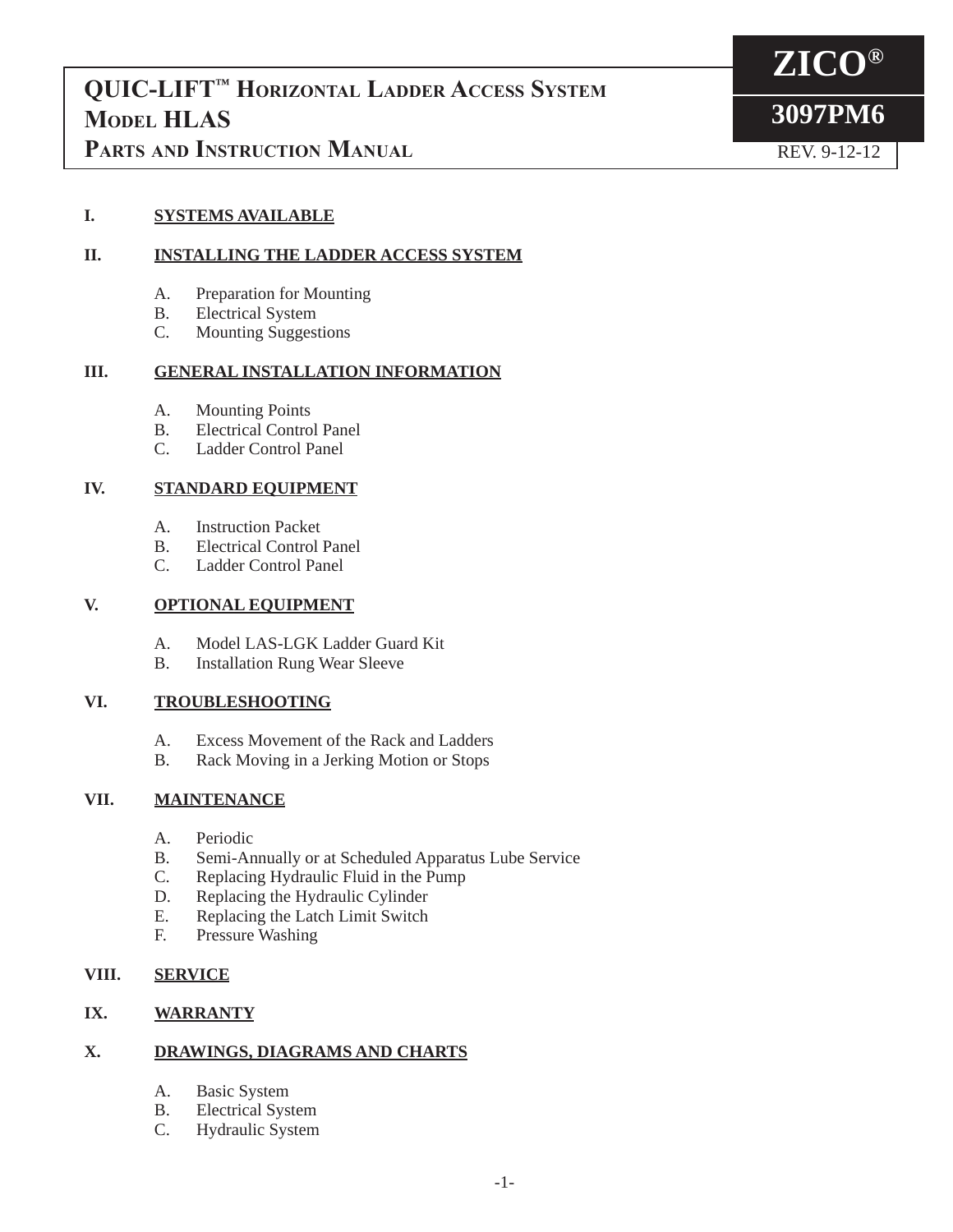## **I. SYSTEMS AVAILABLE**

Systems for ladders are made to order according to the ladders to be carried. In order to provide the System you require, we need to know the manufacturer, model number and length of ladders to be carried. The following models are available according to the nested depth of the ladder combinations:

- HLAS-975 Complete for 9-3/4" ladder combo
- HLAS-1200 Complete for 12" ladder combo

 Systems for portable water tanks are designed for tanks up to 30" high. Specify the following model number:

 • HPTS

## **NOTE: The following restrictions apply to both Systems**

- **Systems** are designed for ladders not exceeding 35' in length.
- **• Systems are not designed for ladders with bangers or poles.**
- **• Maximum weight of ladders and other equipment carried on the ladder rack is not to exceed 300 pounds.**

The Systems are designed to operate in the following manner:

A. The power switch on the ladder control panel should be turned to the "on" position. The green light will come on indicating power to the System. Press and hold down, on the "down" switch, to lower the System. The latch (9) will open freeing the booms to be lowered. The latch is controlled by an electric actuator (11). Press down on the control switch until the ladders are in the full down position, parallel to the vehicle. The electrical actuator will close the latch at the end of the cycle.

 B. To raise the unit, push "up" on the control switch and the booms will be raised. At the end of the cycle the latch will snap into place locking the booms in the closed position.

C. The power switch should be turned to the "off" position (to conserve electrical power) when the ladders are not required.

## **NOTE: For all part numbers in parenthesis, refer to Figure 17, page 25 through Figure 20, page 28 and Listing Chart 1, page 24.**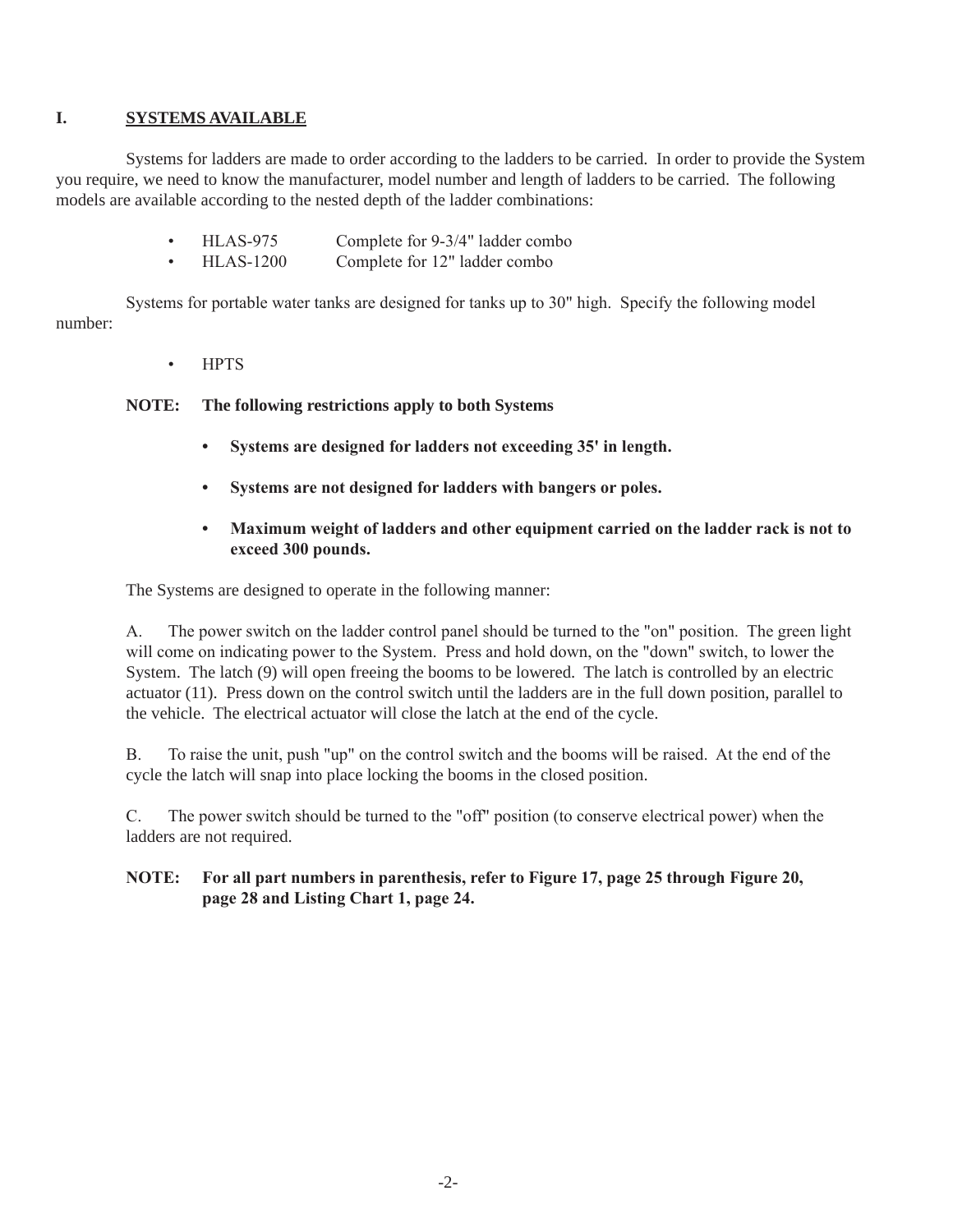## **II. INSTALLING THE LADDER ACCESS SYSTEM**

## **A. Preparation for Mounting**

The System has been tested at the factory prior to shipping. No additional adjustments should be required. However, the overall height of the unit, including the booms, is 56". The booms may need to be cut down in length for your application. A can of touch-up paint is available for this purpose. See drawings below to determine the required dimensions.



|   | <b>SYM</b> | <b>DESCRIPTION</b>                       | DIM. (MIN./MAX.) |
|---|------------|------------------------------------------|------------------|
| * | А          | SHELF TO BOTTOM OF LADDER RACK           | 38"/56"          |
|   | B          | <b>SHELF DEPTH</b>                       | $12"/--$         |
| * |            | SHELF WIDTH; DOOR OPENING                | $15"/--$         |
|   |            | TRUCK WALL TO BOTTOM OF RACK (DOWN POS.) | 29-7/8"/47-7/8"  |

\*customer to cut boom to length required to obtain proper truck clearance.

# **FIGURE 1 REQUIRED DIMENSIONS HLAS SYSTEM**

 Holes will need to be drilled in both booms to attach the boom extension weldments (left and right). See Figure 2.



boom total length = dim "a" - 4/18" dim "a" = truck shelf to bottom of rack (formula for reference use only)

**FIGURE 2 HOLE LOCATIONS TOP OF BOOMS**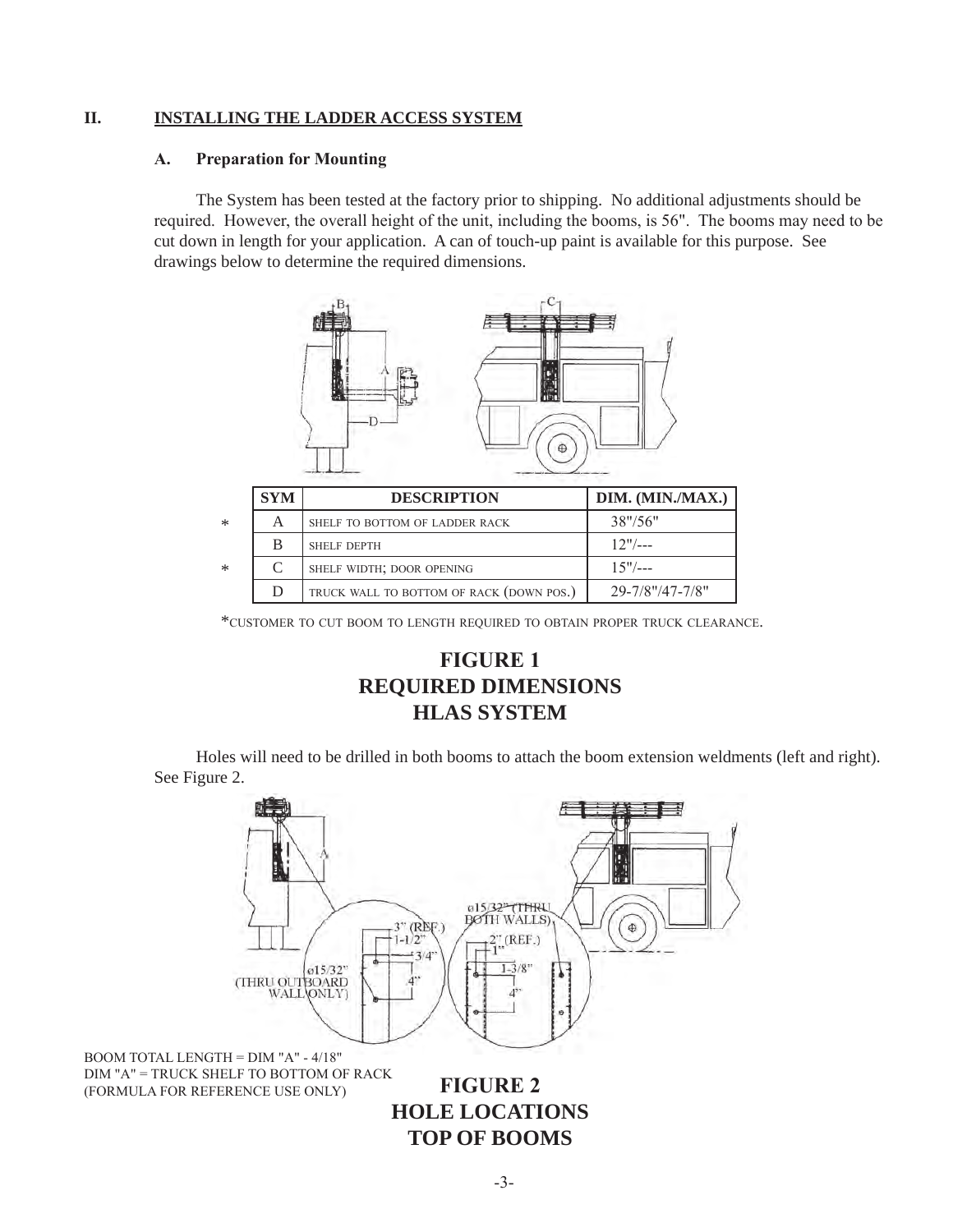#### **A. Preparation for Mounting (continued)**

Plan and lay out the entire installation before making any cuts or drilling holes in the body of the fire apparatus. This will keep "out of service" time to a minimum and also help to minimize mistakes.

Position the unit on the shelf of the apparatus and clamp it in place so that you can determine where the holes will be required for the mounting bolts. Also check to be sure there is an integral component of the body structure to attach the mounting bolts through. If there is no main frame member, you may have to add a 1/2" thick aluminum mounting plate and attach it to a main frame member. Place the ladders on top of the ladder rack.

When the ladder is raised and lowered in this position, it should clear protruding objects on the apparatus, such as emergency light, hand rails, etc. Make sure that when the ladders are in the up position they do not obstruct cross lays on hose reels.

In the event that the booms come into contact with the stiffening rib at the top of the vertical hose bed wall, you may have to notch out the stiffening rib to recess the HLAS System. If the stiffening rib must be notched, the exposed metal surfaces should be painted and covered with an edge guard material. In addition, if the stiffening rib is notched, you may wish to add a backing plate on the inside surface of the hose bed wall. The plate will reinforce the hose bed wall and provide a good mounting support for the vertical mounting holes, if used. The edges of the mounting plate should be rounded off on the side next to the hose, and flat head bolts should be used to mount the plate.

 Bolts 3/8", or larger, should be used to mount the base castings to the fire apparatus. When the unit will only be mounted to the hose bed wall or only to the shelf deck,  $1/2$ " bolts should be used with substantial backing plates or attached to an integral component of the body structure.

A ladder stop must be provided which will prevent the ladders from swaying when in the stored position. The stop may be fabricated using the top of the body panel as a starting point. The actual "stop" will be up to the body manufacturer to fabricate unless the optional Zico HLAS Stop, HLAS-OS, is ordered with your unit (optional stop shown in upper left of Figure 20).



**FIGURE 3 LADDER STOP**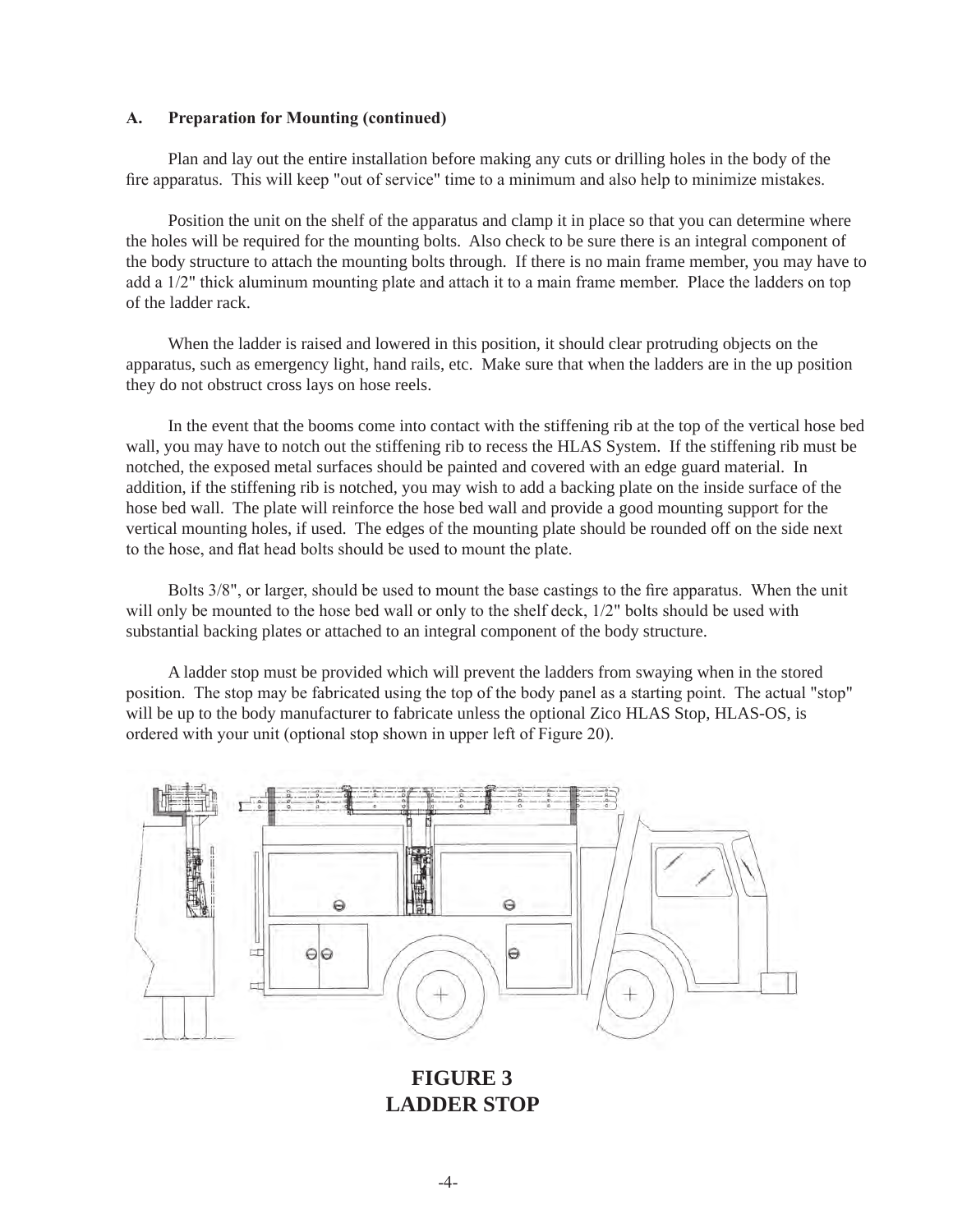#### **A. Preparation for Mounting (continued)**

A mechanism for opening the door panel in front of the unit must also be fabricated by the apparatus manufacturer. The actual mechanism will depend on whether the door opens down or to the side. Contact the factory for suggestions.

## **B. Electrical System**

Now that you are sure of your mounting position, and the boom has been cut to the proper length, you may begin to lay out the electrical wiring (see Figure 4, page 6 and Figure 5, page 7). At this time it is a good idea to remove the unit from the apparatus shelf and clamp it to a work bench so that the booms can swing out away from the bench when lowered. Unit should be mounted the same distance back from the edge of the table as it would be on the shelf of your apparatus. Be sure the table is secured by adding a counterweight to the other side before lowering the unit. Determine where the wires can be run so they will not be visible from the outside of the apparatus. We recommend all electrical connections be soldered as this method is superior to crimp connections. We further recommend that a terminal block or quick disconnect be attached to the base casting. Wires from the hydraulic power unit (7), latch actuator (11) and limit switch (89) should go into the terminal block. This would facilitate service to these items if required. Measure the required run lengths of the wires. (See Figure 4, page 6 and Figure 5, page 7 for proper wire diameter.)

Make up a wiring harness using wires longer than the required run lengths. Temporarily make all wire connections so you can test the system. With the table properly secured, you should be able to operate the unit with the ladders in place. Be sure the ladders will clear the edge of the table before drilling any holes in the apparatus.

 The flashing light kit (model HLAS-FLK) must be installed. The wiring diagram and parts lists for the flashing lights may be found on pages 8 and 9, Figures 6 and 7.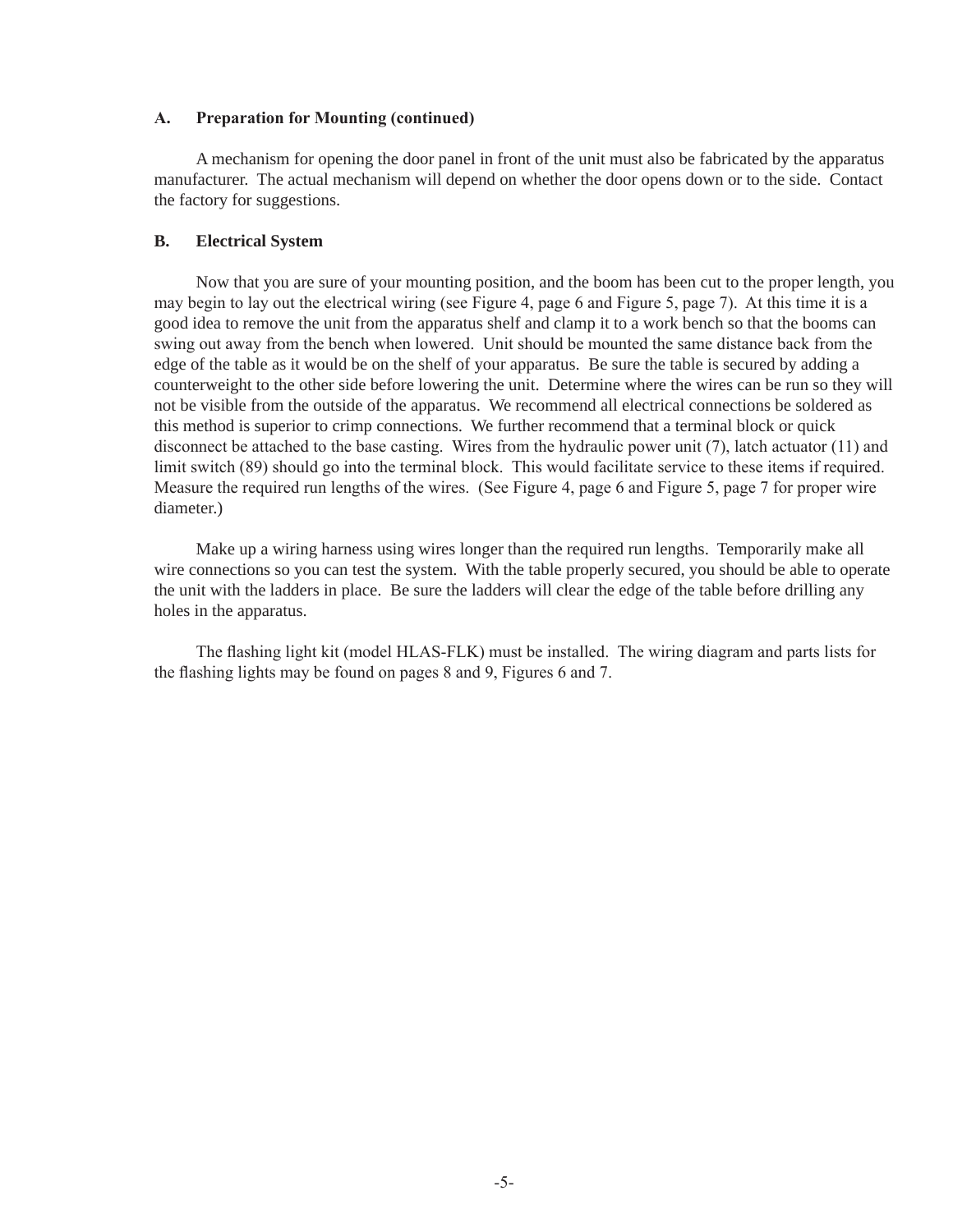MODE OF OPERATION

- TURN POWER ON TO HLAS CONTROL CIRCUIT- (S2). 莱
- CLOSE ALL INTERLOCKED DOORS
- (LADDER DEVICE WILL NOT OPERATE/STOP ANYTIME AN INTERLOCK IS BROKEN.)

DOWN MODE:

- ACTUATE SWITCH AND HOLD IN THE DOWN POSITION-(S1).<br>(THIS WILL CAUSE LATCH ACTUATOR TO UNLOCK BOOM.)
- \* WHEN UNLATCH IS COMPLETE BOOM WILL PROCEED TO GO DOWN.
- \* AT END OF STROKE RELEASE SWITCH.(LATCH ACTUATOR WILL
- RETURN TO THE LATCHED POSITION).

#### UP MODE:

- \* ACTUATE SWITCH AND HOLD IN THE UP POSITION (S1). BOOM WILL START TO MOVE UP. AT FULL UP POSITION THE SPRING LOADED LATCH WILL LOCK THE BOOM IN PLACE.
- \* AT END OF STROKE RELEASE SWITCH.
- \* VISUALLY ENSURE THAT LATCH IS SECURELY IN PLACE BEFORE TURNING OFF SWITCH S2.



## **FIGURE 4 WIRING DIAGRAM ELECTRIC/HYDRAULIC SYSTEM**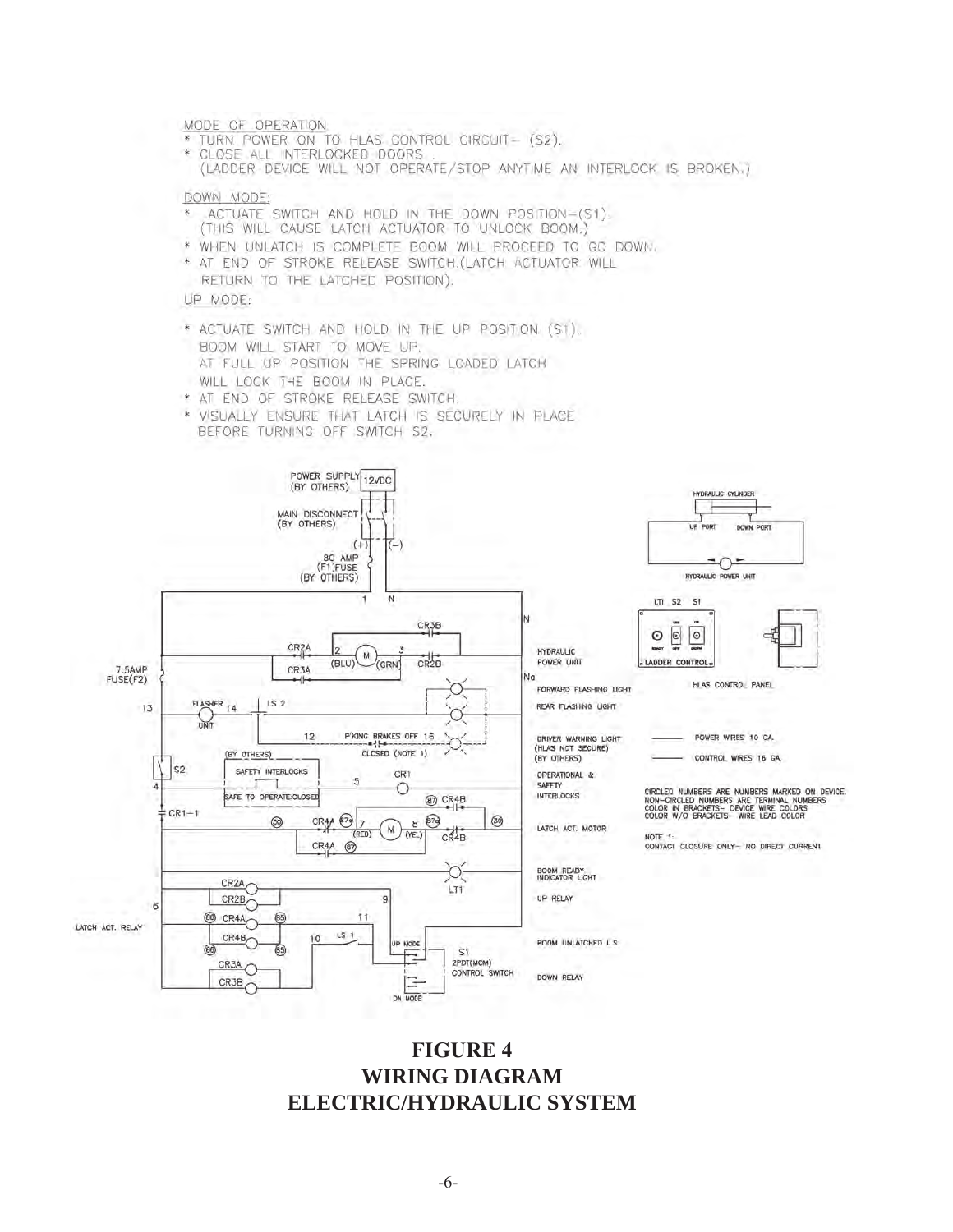

-7-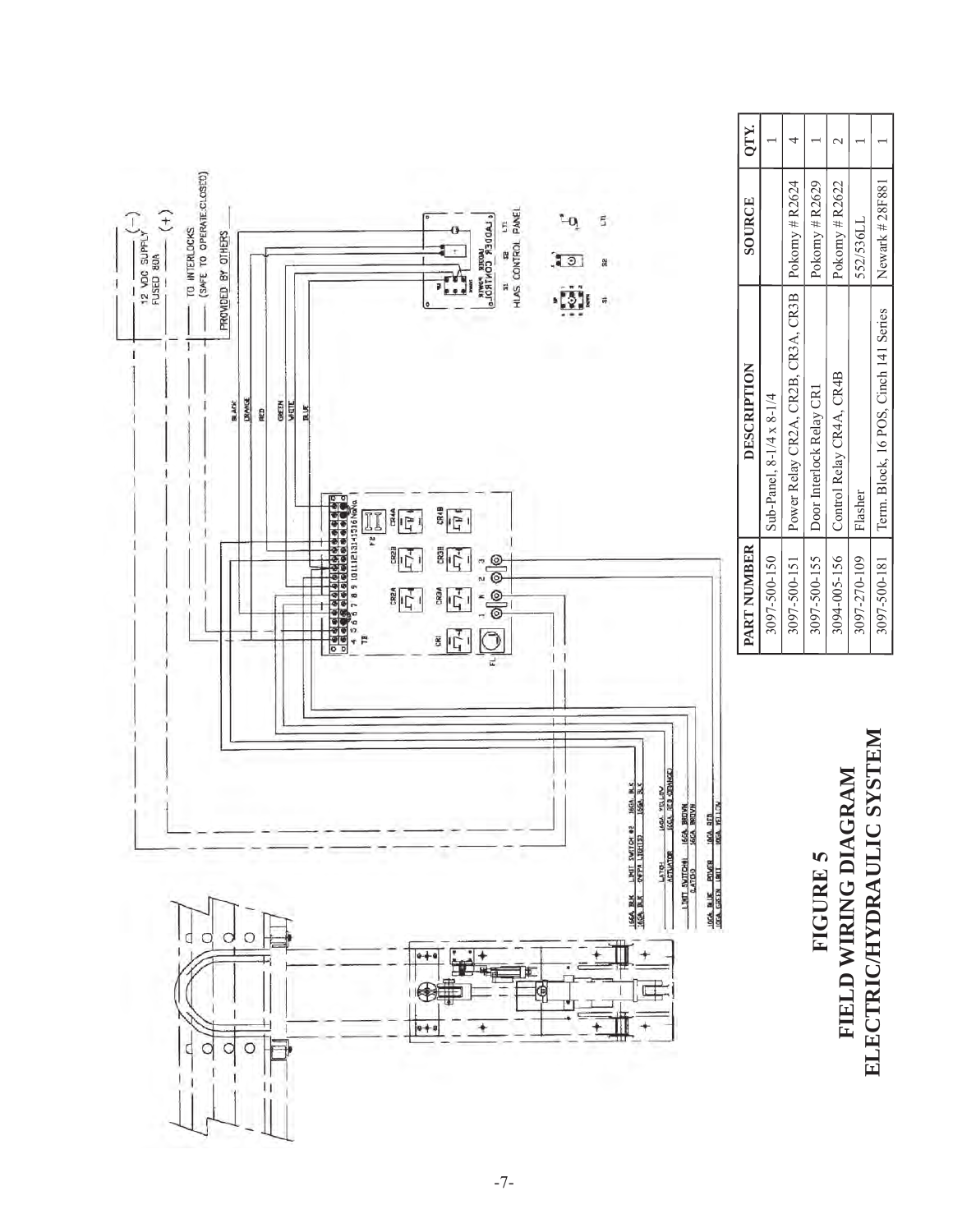

| <b>ITEM</b>    | <b>PART NUMBER</b> | <b>DESCRIPTION</b>                    | OTY.           |
|----------------|--------------------|---------------------------------------|----------------|
| 1              | 3097-500-150       | SUB-PANEL; 8 1/4 x 8 1/4              | 1              |
| $\mathfrak{D}$ |                    | <b>DIL-BLOX MODULE</b>                | 1              |
| 3              |                    | STANDOFF #74096                       | $\mathfrak{2}$ |
| 4              |                    | SCREW, 10-32 x 1 1/2 PH               | $\mathfrak{D}$ |
| 5              |                    | LOCKWASHER #10                        | 10             |
| 6              |                    | <b>HEX NUT, 10-32</b>                 | 10             |
| 7              | 3097-500-151       | POWER RELAY CR2A, CR2B, CR3A, CR3B    | $\overline{4}$ |
| 8              | 3097-500-155       | <b>DOOR INTERLOCK RELAY CR1</b>       | 1              |
| 9              |                    | CONTROL RELAY CR4A, CR4B              | 2              |
| 10             | 3097-270-109       | <b>FLASHER</b>                        | 1              |
| 11             |                    | <b>FUSE 7.5A</b>                      | 1              |
| 12             |                    | <b>LOCKWASHER#6</b>                   | $\overline{4}$ |
| 13             |                    | <b>HEX NUT, 6-32</b>                  | $\overline{4}$ |
| 14             | 3097-500-181       | TERM. BLOCK; 16 POS. CINCH 141 SERIES | $\mathbf{1}$   |
| 15             |                    | SCREW; 6-32 x 5/8 RD. HD.             | 4              |
| 16             |                    | TERM. JUMPER CINCH TYP 141J           | 2              |
| 17             |                    | <b>WIRING SET</b>                     | 1              |
| 18             |                    | <b>TERMINAL LABEL</b>                 | 1              |
| 19             |                    | TERMINAL MARKING                      | 1              |

# **FIGURE 6 ELECTRICAL PANEL DIAGRAM ELECTRIC/HYDRAULIC SYSTEM**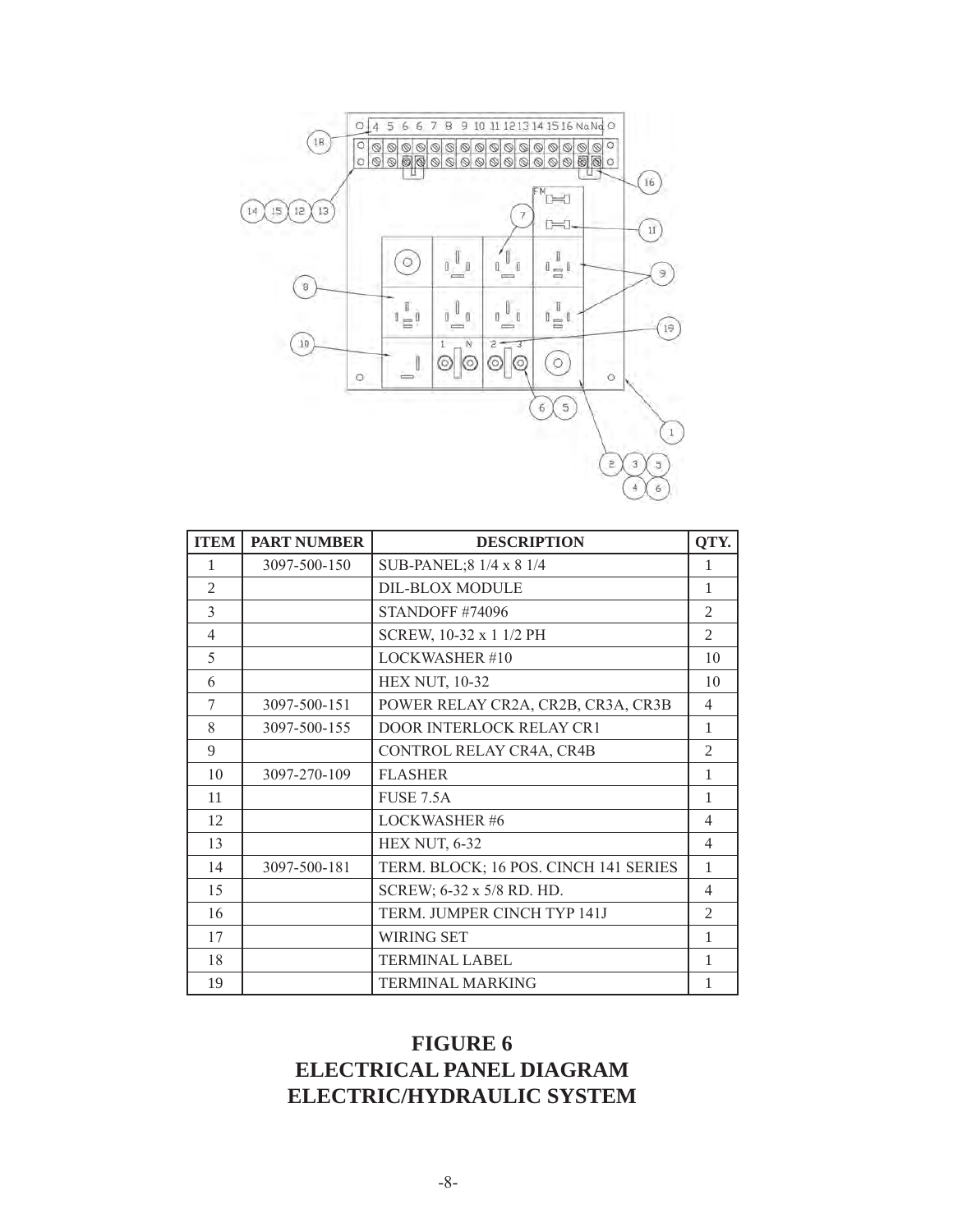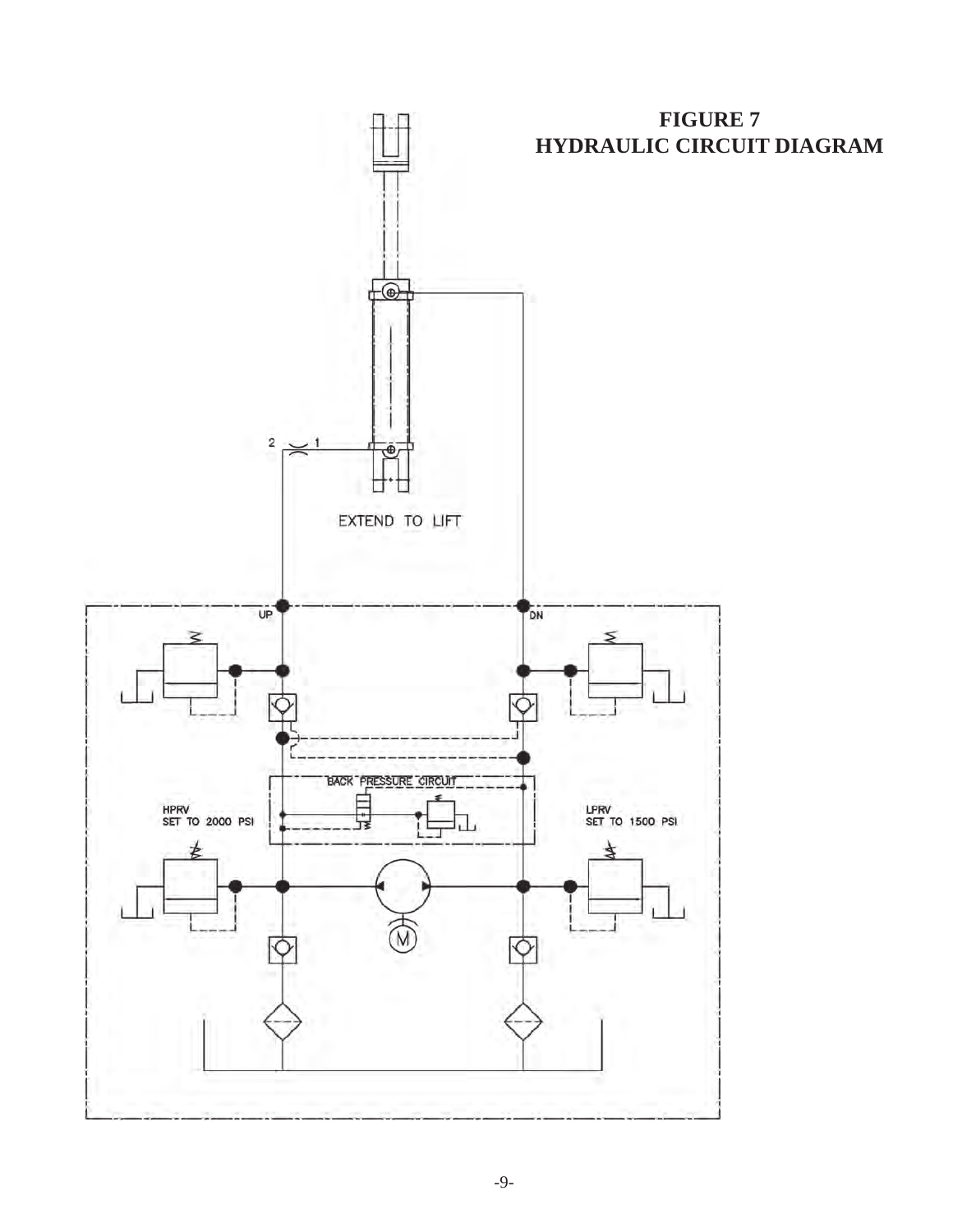

NFPA 1901-96 Standard requires flashing lights be provided, facing front and rear of apparatus. Lights must continue to flash while the device is out of the stored position. Beginning January 1, 1997, all systems are provided with flashing lights. The audio/visual alarm will continue to be offered as an option (see Section 8000 for the audio/visual alarm). Drilled and tapped holes have been provided on QUIC-LIFT Systems shipped after January 1, 1997 to mount the light kits.

| <b>ITEM</b> |              |                                   |                |
|-------------|--------------|-----------------------------------|----------------|
| NO.         | PART NO.     | <b>DESCRIPTION</b>                | OTY.           |
| 87          | 3097-270-101 | Clearance Light                   | 2              |
| 88          | 3097-270-106 | Plate, Limit Switch*              | 1              |
| 89          | 3097-270-105 | Switch, Limit                     | 1              |
| 90          | 3097-270-117 | Harness, Limit switch             | 1              |
| 91          | 9025-191108  | Screw, 4-40 x 1/2" Rd. Hd. Phil.  | 4              |
| 92          | 9025-191308  | Screw, 6-32 x 5/16" Rd. Hd. Phil. | 4              |
| 93          | 3097-270-111 | Cable Tie 6"                      | $\mathfrak{2}$ |
| 94          | 3097-270-113 | In Line Splice                    | 7              |
| 95          | 3097-510-110 | 16-2 Jacketed 2 Cond. Cable       | $1 - 6'$       |
| 96          | 3097-270-115 | Snap Plug Connection*             | 4              |
| 97          | 3097-500-172 | Straight conn., Plastic, 1/2 NPT* | 1              |
| 98          | 8005-000-125 | 16 Ga. Lead Wire-Black            | 7.5'           |
| 99          | 8005-000-130 | 16 Ga. Lead Wire-White            | 7.5'           |

\*Installed on unit



## **FIGURE 6 PARTS & WIRING DIAGRAM FLASHING LIGHT KIT**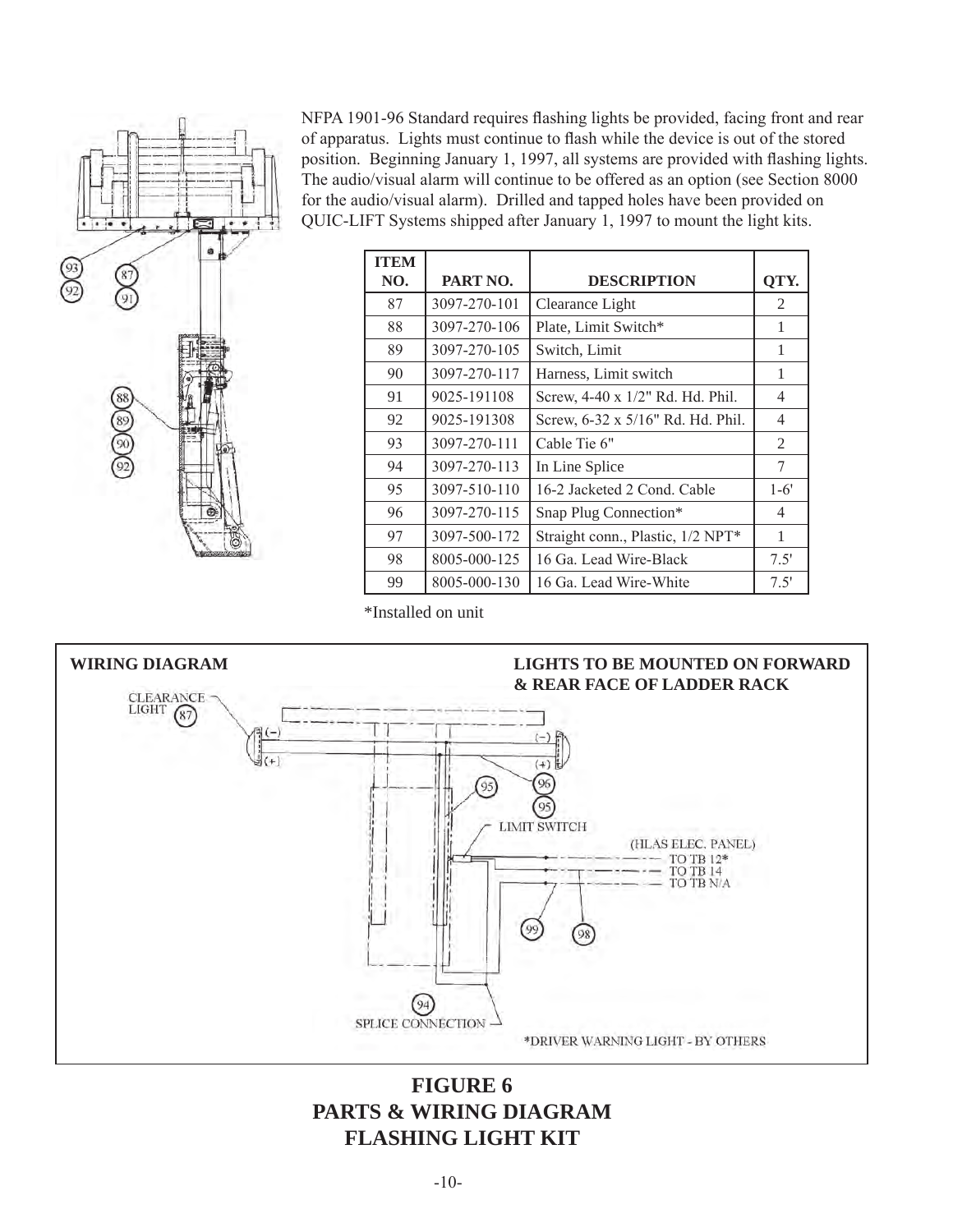## **WIRING SYSTEM:**

- 1. Lights are to be mounted on forward and rear face of ladder rack.
- 2. Two six-foot lengths of wire (95) are provided and installed, one for each light. Wires run on the inside of the rack.
- 3. One six-foot length of wire (95) provided to run from the switch (89) to the light wires (95). This wire should run-up through the right boom.
- 4. Snap plug connections (96) will be attached to each wire, ready to plug into lights prior to mounting.





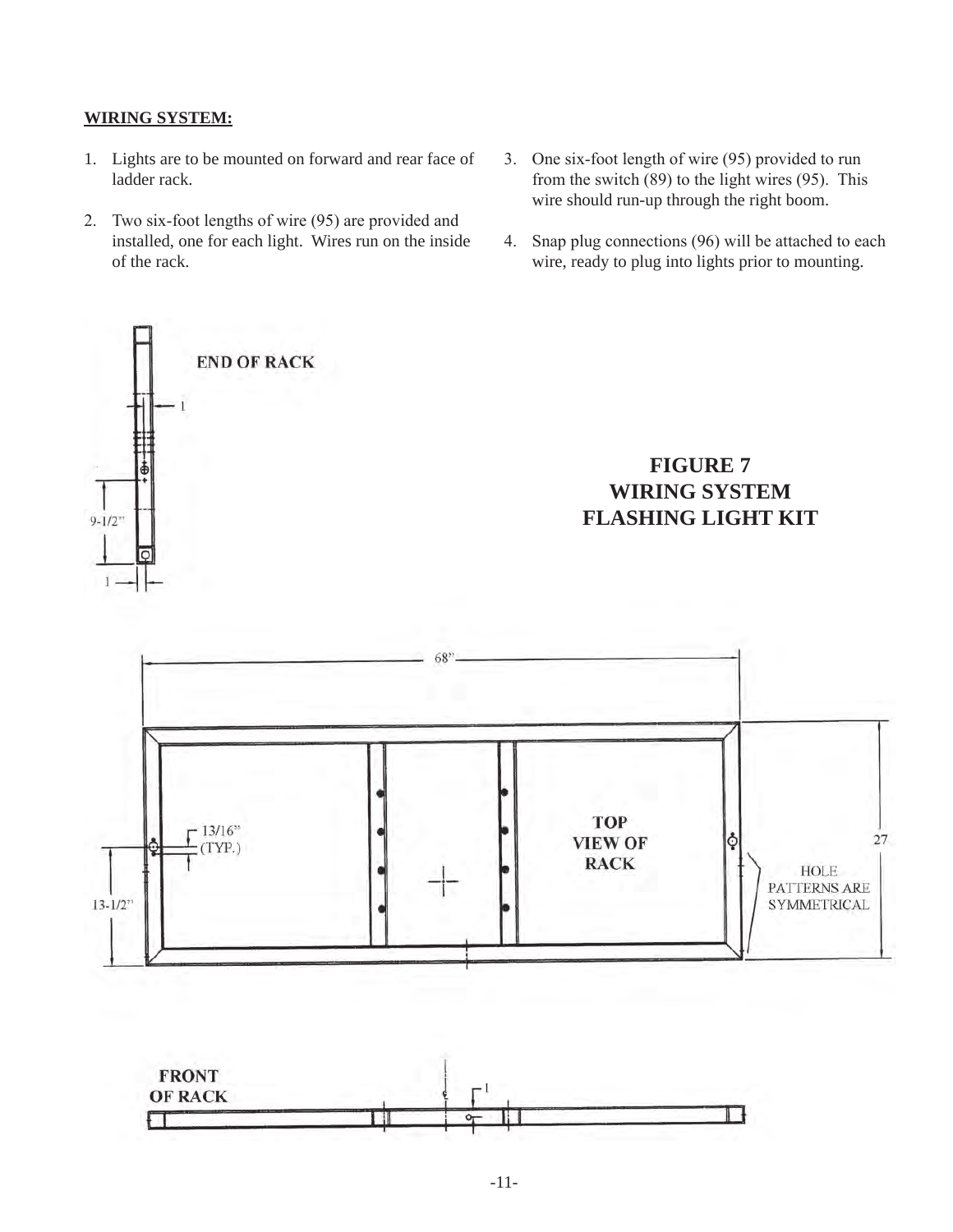## **C. Mounting Suggestions**

 A "WARNING" label (part number 3097-000-110) is supplied with each QUIC-LIFT System. The pressure sensitive or metal label must be mounted in close proximity to the ladder control panel. All apparatus operators must be instructed to keep the area in front of the ladders clear of personnel when the System is being raised or lowered.

Before starting the installation you should make sure you have all necessary tools and materials. This should include matching touch-up paint, edge trim (for cut outs), fender protector cloths and removable tape (to protect paint), necessary hardware, wire connectors, cable ties, burr remover, vacuum cleaner (for metal filings), loom (for wiring), drills, drill gun, wrenches, step ladders, etc. Be sure to allow yourself sufficient time to make a proper installation. You will probably have to remove the hose from the hose bed.

## **NOTE: The hydraulic pump is designed for use in the normal operating termpature range of -20 to +160 degrees Fahrenheit. Please review your application with the factory for uses below -20 degrees.**

Following these simple instructions should make your installation easy and professional.

## **III. GENERAL INSTALLATION INFORMATION**

 The Ladder Access System was designed for ladders meeting the current NFPA 1931 standard. Systems accommodate most ladder combinations (see Section 1, under "NOTE" for exceptions).

#### **A. Mounting Points**

The HLAS unit should be positioned so that an equal number of rungs of the ladder extend on either side of the ladder rack. Mounting holes have been provided on both the vertical and horizontal mounting surfaces of the base casting. Although the device may be securely mounted from the horizontal surface only, it is a great advantage to be able to use mounting bolts on the vertical surface as well. The unit should be attached to an integral structural member of the vehicle. If this is not possible, then a one-half inch thick aluminum backing plate should be used. For mounting, 3/8" bolts should be used.

## **B. Electrical Control Panel**

The electrical control panel should be mounted in a water-proof compartment. Dimensions are provided for locating the mounting holes (see Figure 8, page 11).

 Several "Lock Out" circuits may be considered to prevent accidents from occurring. An ideal "Lock Out" system would only permit operation when the ignition switch is on, the transmission is in park, and any obstructing compartment doors are shut. Because of the higher amperage required to operate the System, a separate "Lock Out" circuit should be used. The "Lock Out" circuit should be separated from the QUIC-LIFT System circuit by a relay. This will prevent damage to the existing wiring system. The QUIC-LIFT System circuit should be protected by an 80 amp fuse (see Figure 4, page 6).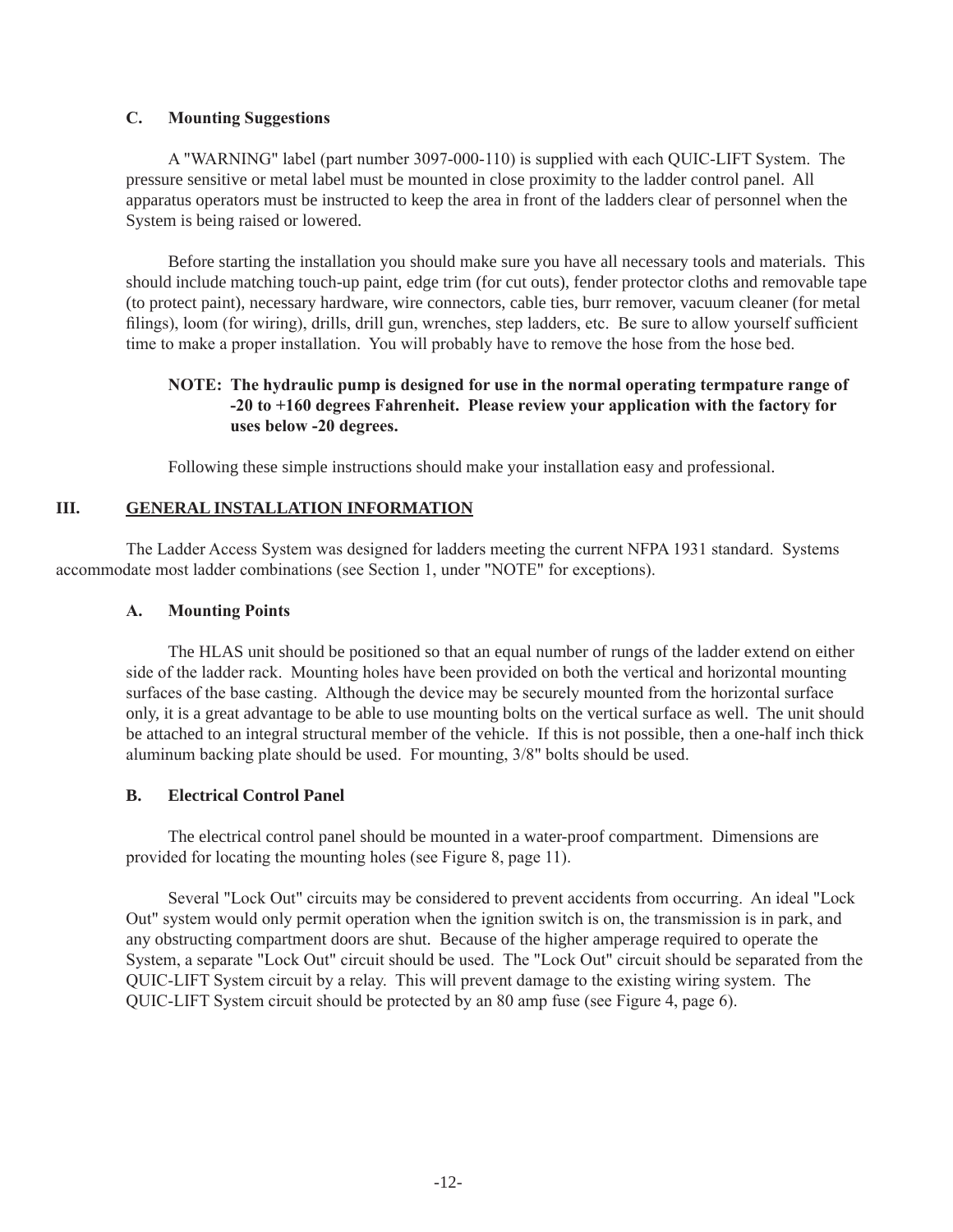## **C. Ladder Control Panel**

The ladder control panel should be mounted in such a position that the operator has full view of the QUIC-LIFT System and personnel that might come in contact with it (see Figure 9, page 12).

 We have extensively tested our QUIC-LIFT System and have found the normal life to be in excess of 6,000 cycles without failure. With reasonable care and maintenance, your System should give you many years of excellent service.

## **NOTE: Do not permit personnel to hang, sit or stand on the rack or ladders while they are stored on the QUIC-LIFT System. Permanent damage may result.**

## **IV. STANDARD EQUIPMENT**

The following items are included with each complete HLAS System:

## **A. Instruction Packet**

Includes all information required to install a complete System. Wiring diagrams and parts lists are provided.

## **B. Electrical Control Panel (79) P/N 3097-500-148**

Complete panel ready for mounting.



## **FIGURE 8 OVERALL DIMENSIONS AND COMPONENTS ELECTRICAL CONTROL PANEL**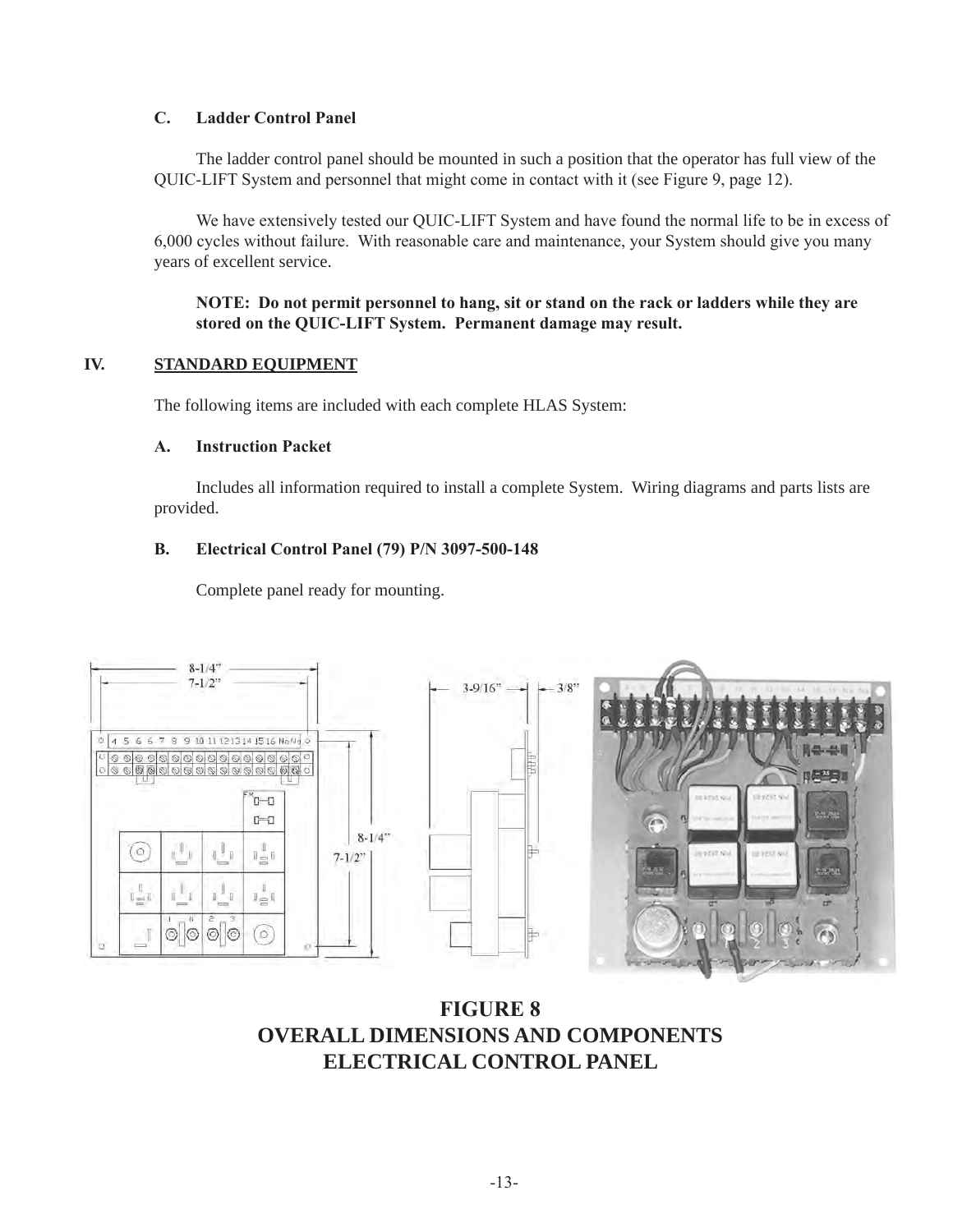#### **C. Ladder Control Panel (80) P/N 3097-500-170**

 Complete panel with an "on" and "off" switch and indicator light, and an "up" and "down" switch, ready for mounting.





- **LT1** = Power Indicator Lamp  $P/N$  3097-500-169<br> **S2** = Power Switch  $P/N$  3097-500-157
- **S2** = **Power Switch P/N 3097-500-157**<br> **S1** = **Control Switch P/N 3097-500-15**
- **S1 = Control Switch P/N 3097-500-156 Boot, Toggle Switch P/N 3097-105-145**

**Name Plate (red) 3097-500-179 Switch Plate (alum.) 3097-500-178**

# **FIGURE 9 OVERALL DIMENSIONS AND COMPONENTS LADDER CONTROL PANEL**



**FIGURE 10 HANDLE ASSEMBLY**

| <b>ITEM</b> | <b>PART NAME</b>                     | <b>PART NUMBER</b> | QTY.           |  |
|-------------|--------------------------------------|--------------------|----------------|--|
| 82          | Housing - Medium 8.25" L             | 3097-165-125       | 1              |  |
|             | Housing - Full 10.5" L               | 3097-145-125       |                |  |
| 81          | Handle                               | 3097-105-109       | 1              |  |
| 83          | Spring                               | 3097-105-113       | 1              |  |
| 84          | Screw $1/2$ -13 x 6-1/2 Socket Hd    | 9010-3350104       | 1              |  |
| 109         | Set Screw - 7/8-14 Hollow Lock       | 3097-105-118       | 1              |  |
| 110         | Ret. Ring, 1ø Ext. (5100-100)        | 3097-105-121       | 1              |  |
| 111         | Wear Strip                           | 3097-105-160       | 1              |  |
| 112         | Support, Retainer Handle             | 3097-105-126       | 1              |  |
| 113         | Screw, 5/16-18 x 2 Socket Hd.        | 9010-333132        | 2              |  |
| 85          | Screw, 5/16-18 x 4-1/2 Sckt Hd. Gr 8 | 9018-103172        | $\overline{c}$ |  |
| 100         | Hex Nut, $5/16-18$ Self Lock         | 9013-133100        | $\overline{4}$ |  |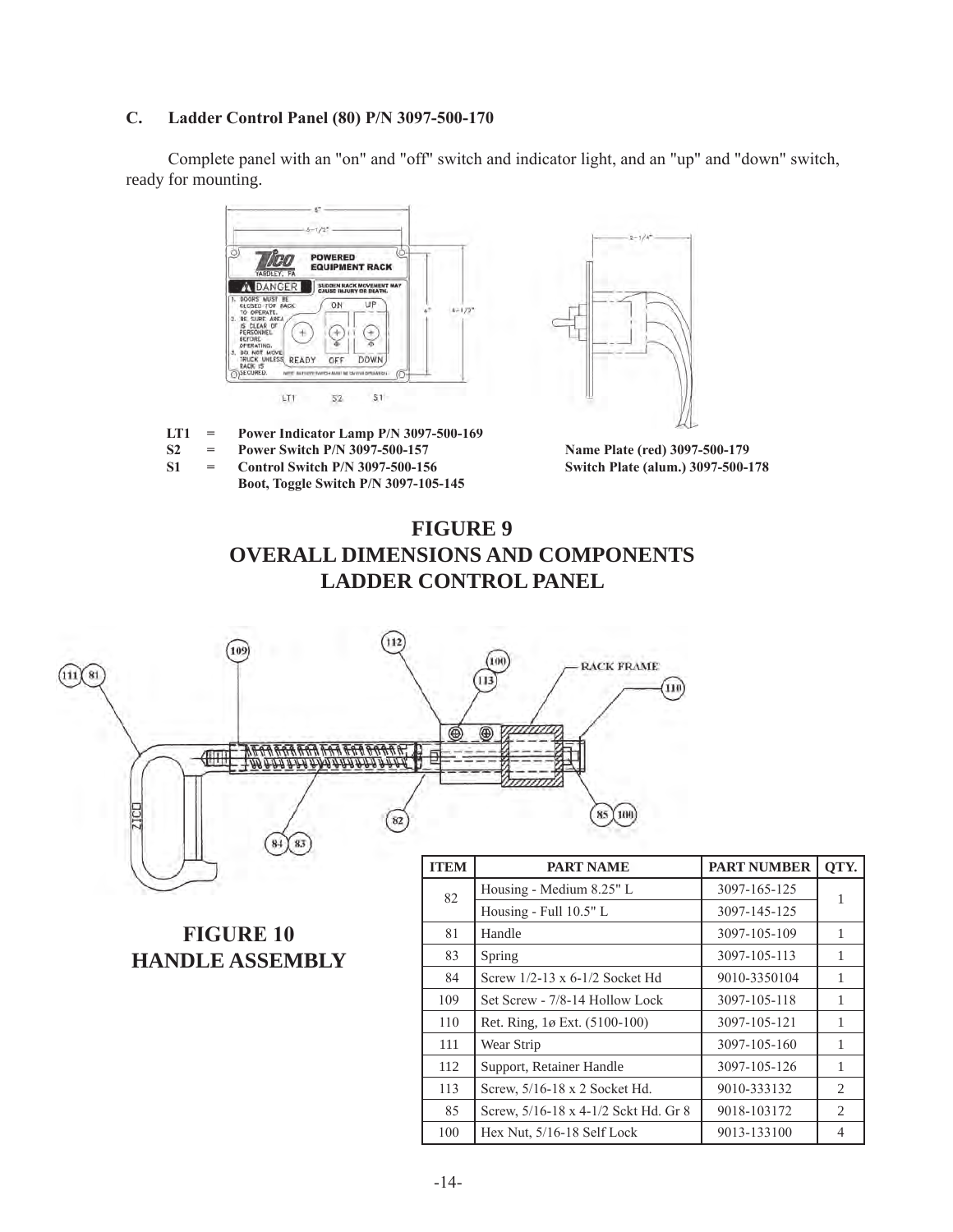## **V. OPTIONAL EQUIPMENT**

The following items may be added to the HLAS Systems:

## **A. Model LAS-LGK Ladder Guard Kit**

The ladder guard kit contains one tube of epoxy and two stainless steel guards. The guards may be attached to the ladder rung to prevent wear and possible damage as a result of the locking handle's contact with the rung. The new handle assemblies have a replaceable plastic wear pad which should prevent damage to the rungs, but the ladder guard kit may also be required if unnecessary wear is noted.



**Kit contains one tube of epoxy and two stainless steel rung protectors.**



**Rung protector installed showing proper placement.**

## **FIGURE 11 LADDER GUARD KIT**

#### **B. Installation Rung Wear Sleeve**

The small plastic sleeves may be purchased directly from the ladder manufacturer. The sleeves are pop-riveted to the rungs and prevent unnecessary wear on the rungs from constant rubbing on the side rails.



## **FIGURE 12 RUNG WEAR SLEEVE**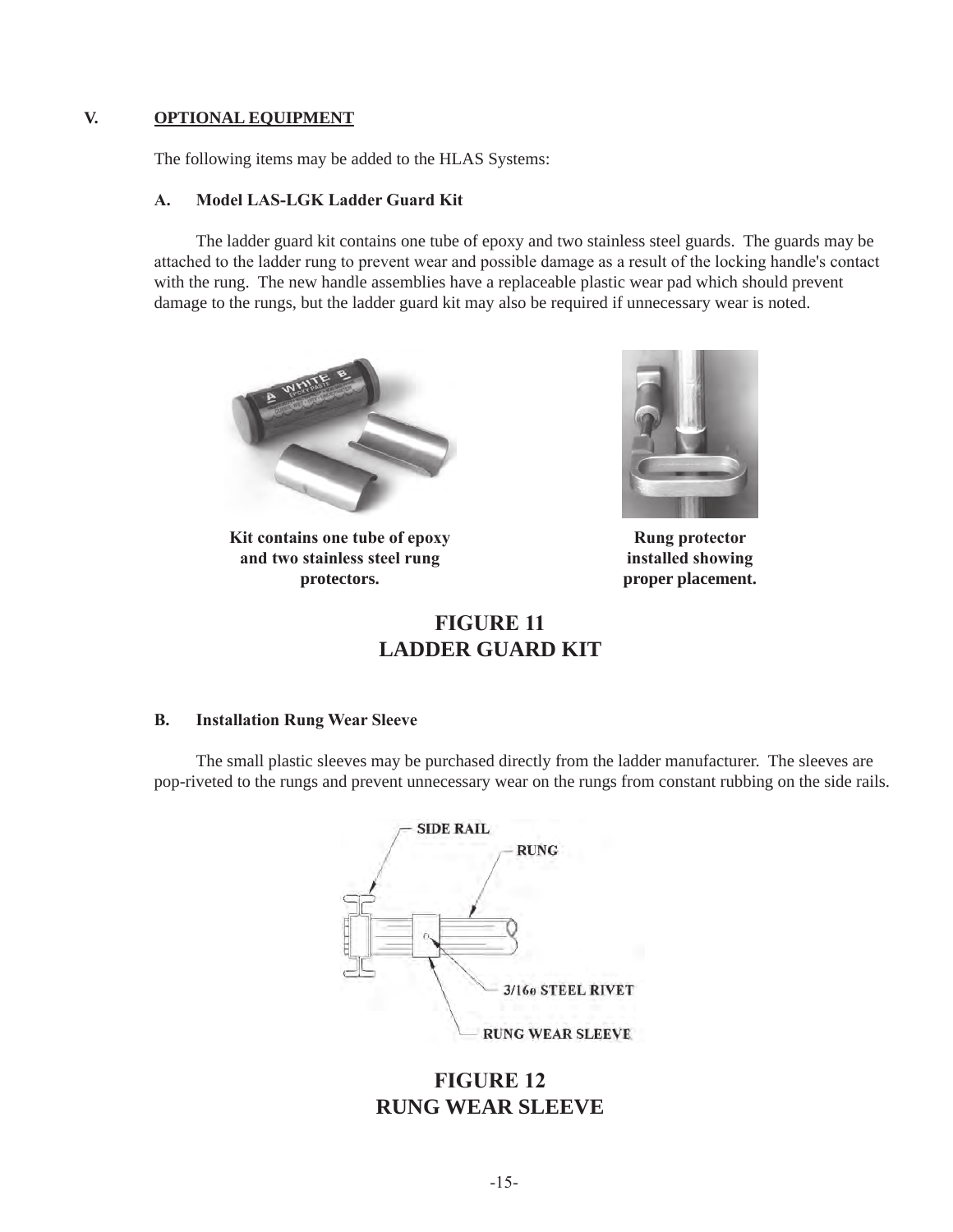## **VI. TROUBLESHOOTING**

All units are tested after final assembly to ensure proper operation and adjustment. No further adjustments should be required unless excess movement is noted.

## **A. Excess Movement of the Rack and Ladders**

If the rack and ladders appear to be moving more than when the System was initially installed, it is probably due to one of the following reasons:

1. Ladders and rack not properly seated against the vehicle mounted ladder stop.

 A ladder stop must be provided by the apparatus manufacturer to prevent the ladders from swaying. If the ladder rack is not touching the stop, swaying will occur. Shims may be required to close the gap.

2. Booms move freely when the rack is pushed or pulled by hand.

 Use the following procedure for adjusting the hydraulic cylinder (8), bumpers (16) and latch (9). Refer to Figures 13 and 14 on page 15 for numbers in parenthesis.

 a. Remove ladders with the rack in the down position. Raise the unit back up approximately 3/4 of the way and loosen the two bumper lock nuts (65). Turn the bumpers (16) towards the backing plate (6).

- b. Raise the rack up until the cylinder is fully extended and the latch (9) closes. The hydraulic pump will slow down when the cylinder is fully extended.
- c. Pull booms (2 and 3) out by hand to apply load on the cylinder (8).

 d. Check the gap between the inside face of the latch (9) and the outside face of the latch bar (10).

 The gap should be around 3/32" when pulling out on the boom assembly by hand to take the free play out of the unit. If the gap is less than 3/32", the overall length of the cylinder has to be lengthened. If the gap is more than 3/32", the overall length of the cylinder has to be made shorter.

- e. The length of the cylinder may be adjusted as follows:
	- 1. Loosen the 3/8" socket head cap screw clamp bolt on the shaft clevis pin.

2. Lower the rack so the latch  $(9)$  opens and the latch bar  $(10)$  just clears the latch. This takes the pressure off the cylinder which will make the next step easier.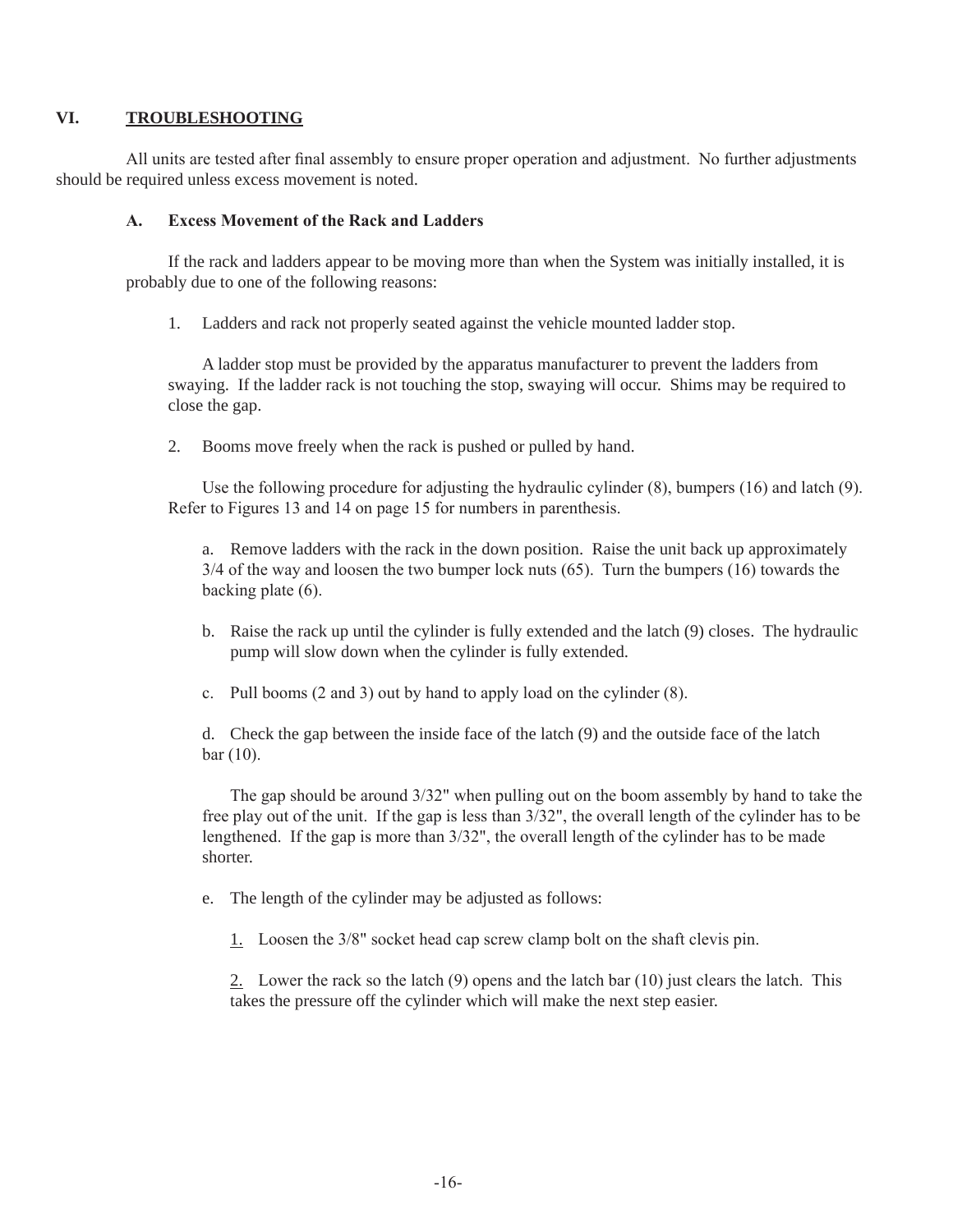## **A. Excess Movement of the Rack and Ladders (continued)**

3. Turn the cylinder shaft in the appropriate direction to lengthen or shorten it.

## **WARNING: Do not use a pipe wrench or vise grips. Damage to the cylinder shaft will occur. The shaft will almost always turn by hand. Rubber coated work gloves will increase your grip.**

f. After turning the shaft about 1/4 turn, raise the unit back up. Do not tighten the clevis clamp bolt at this time.

g. Make sure the cylinder is fully extended and re-check for the  $3/32$ " gap while pulling out on the boom assemblies.



# **FRONT VIEW**

**SIDE VIEW**

h. After the 3/32" gap is achieved, tighten the clevis clamp bolt and turn the bumpers until they are touching the base casting (1). Maintain outward pressure on the boom while you are hand tightening the bumper.

i. Lower the unit a few inches. Turn the bumpers out <u>one full turn</u> away from the backing plate. Re-tighten the bumper lock nuts (65).

 j. Raise the unit back up to full cylinder extension. Listen for the pump to slow down. The gap between the inside face of the latch (9) and the outside face of the latch bar (10) should now be 1/64" to 3/64" and the unit will be tight.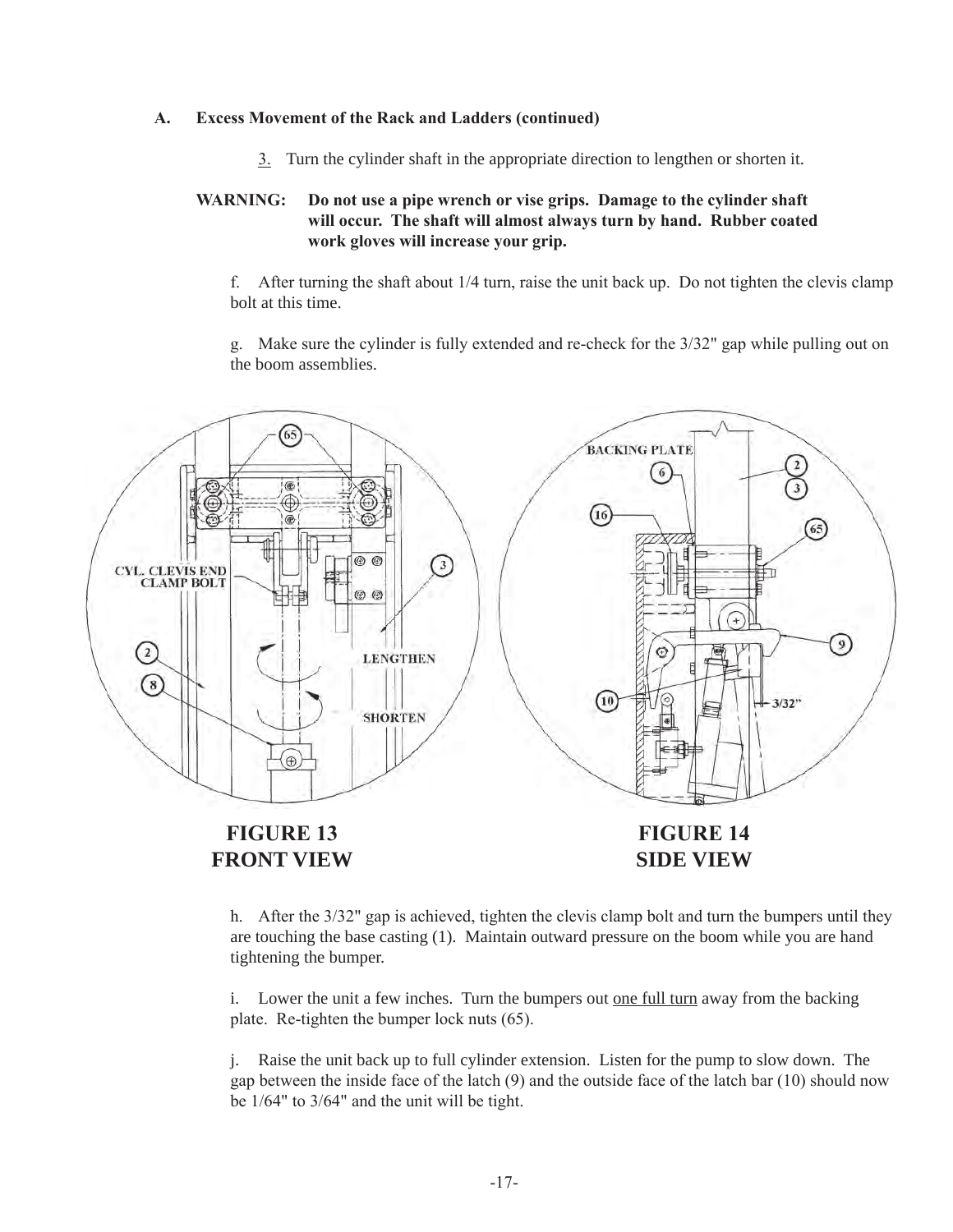## **B. Rack Moving in a Jerking Motion or Stops**

- 1. Check fluid level in the hydraulic pump.
- 2. Follow filling procedure (VII. B. 2.).

## **VII. MAINTENANCE**

## **A. Periodic**

1. Any time the ladder rack and ladders appear to sway, refer to Troubleshooting (VI. A.) and follow suggestions depending upon your specific problem.

2. Visually inspect hydraulic system for leaks indicated by the presence of hydraulic fluid or the accumulation of dirt around a fitting. Refer to Checking Hydraulic Fluid Level (VII. B. 2.) before proceeding.

 3. Visually inspect the plastic pads for wear. Pads are located at several points on the ladder rack assembly and are designed to minimize wear to the ladders. Replace as required.

## **B. Semi-Annually or at Scheduled Apparatus Lube Service**

 The above items under Periodic Maintenance should be checked first and then proceed as follows:

1. Lubricate the following parts as indicated.

 a. Joints and pivot points should be sprayed with CRC brand Stor&Lub long term lubricant and rust preventative #03032. Excess lubrication should be wiped off.

b. Hydraulic ram is self-lubricating and should require no additional lubrication.

 c. Grease fittings are located on the bottom of the lower shaft (4), one on each side under the booms, and there is one additional grease fitting in the lower cylinder pin (57). Use chassis lube at these three points.

d. Latch bar  $(10)$  and latch  $(9)$  should be lubricated with door jam grease where the two parts come together.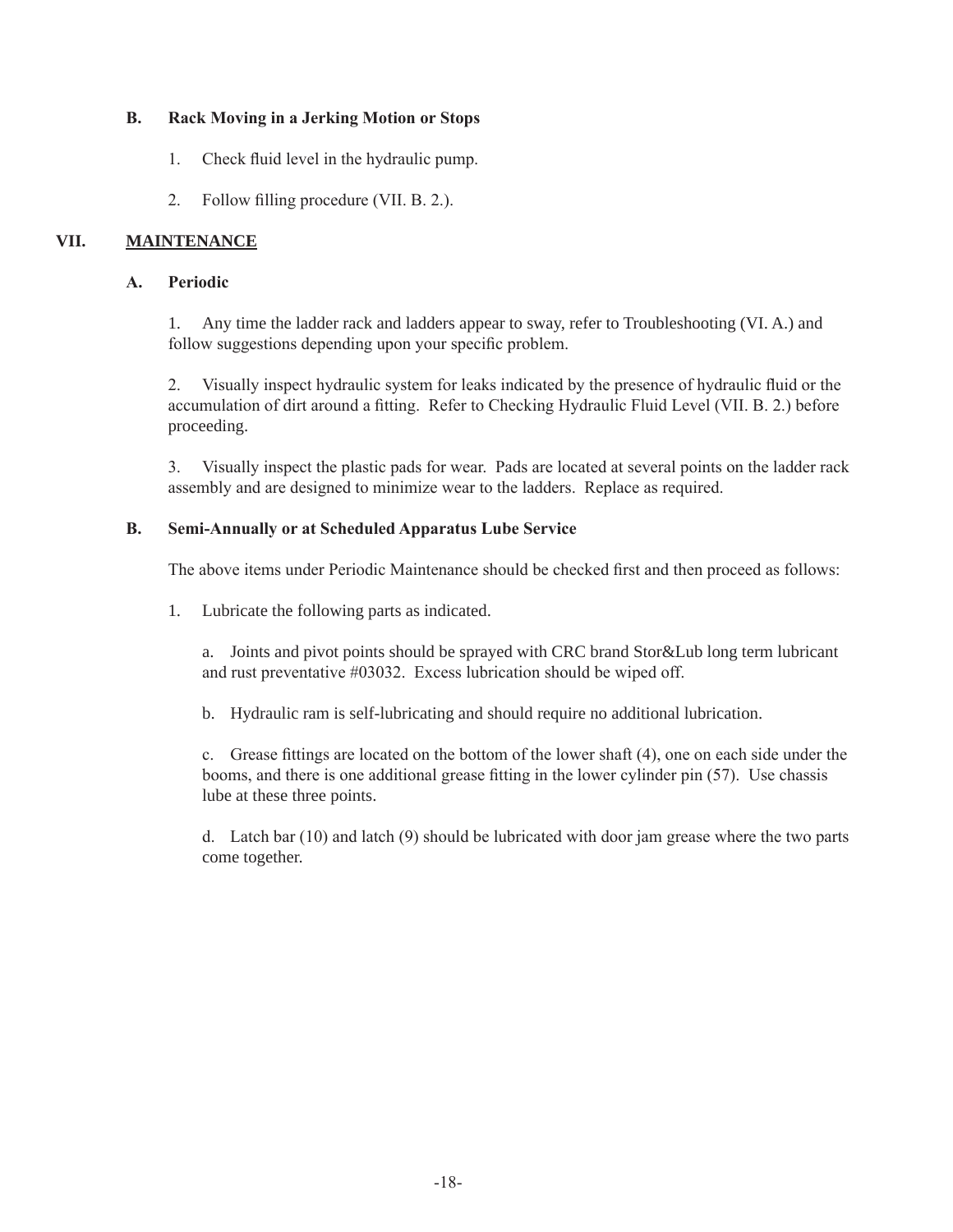

## **FIGURE 15 HYDRAULIC SYSTEM COMPONENTS**

## **B. Semi-Annually or at Scheduled Apparatus Lube Service (continued)**

2. Checking hydraulic fluid level.

 Hydraulic system is a closed loop system. **No one, other than a qualified hydraulic pump technician, should attempt to remove any fittings or hoses from the system. The system contains one orifice which is restricted to .025" (30). Removal of this fitting could cause bodily injury. See location on Figure 14.**

 a. The booms must be lowered to gain access to the dip stick located in the front side of the pump.

b. Remove dip stick and wipe dry with a clean, dry cloth.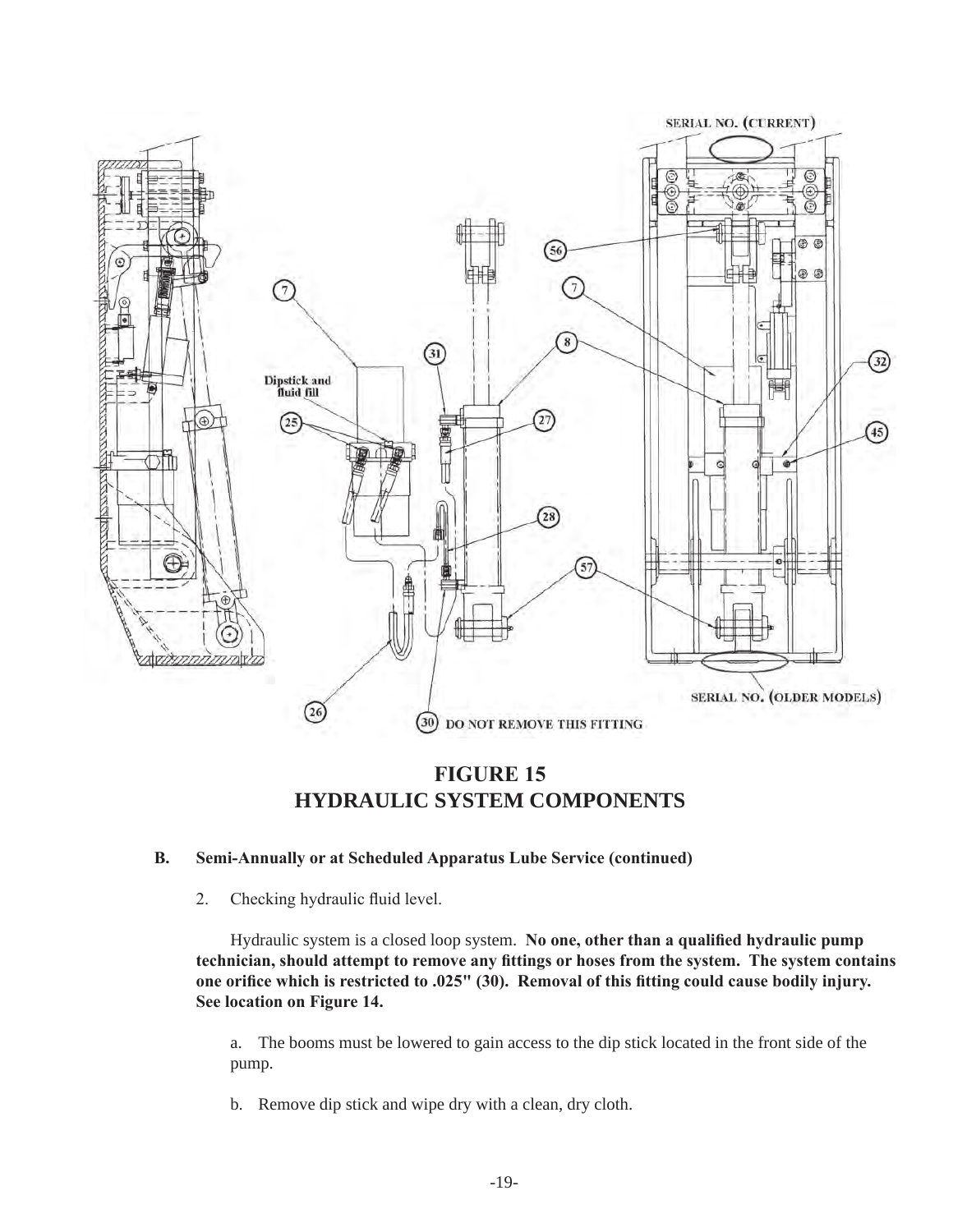## **B. Semi-Annually or at Scheduled Apparatus Lube Service (continued)**

c. Replace dip stick, placing it in the hole, but do not tighten.

d. If the oil touches the bottom line of the two "Full" lines, then pump is full. This may be checked by fully tightening the dip stick in place and then removing it. The oil level should be between the two "full" lines.

 e. If oil needs to be added, the pump manufacturer recommends Oildyne hydraulic fluid be used with the system as follows:

 ATF, OD18, or other clean hydraulic oil with a viscosity of 150 to 300 SUS at 100 degrees Fahrenheit. System capacity (dry) is 32 ounces.

## **C. Replacing Hydraulic Fluid in the Pump**

 The whole procedure may take one to two hours. Have replacement seal and 32 ounces of fluid available before starting the job. **Hydraulic fluid in this sytem may be under pressure. Always wear safety glasses and protective clothing and use the following procedure to change the fluid:**

- 1. Lower the booms and remove the ladder rack and ladders.
- 2. Slowly remove the hydraulic lines from the fittings on the front side of the pump. See Figure 14.
- 3. Disconnect the electric wires to the hydraulic pump.

 4. Remove the two bolts (45) and lock washers (73) holding the power unit mounting bar (32) to the base casting (1) and remove the power unit (7).

5. Clamp the mounting bar (32) in a vise with the pump held in the vertical position (same as mounted position).

 6. With the pump mounted in the vise and a drain pan under the reservoir, loosen and remove the dip stick. Remove the screw in the bottom of the pump reservoir and remove the reservoir. At this time the old oil may be discarded and the reservoir cleaned.

 7. Check the two filter screens in the bottom of the pump and clean if necessary.

8. Place the two open hydraulic lines into a receptacle. Raise and lower the booms by hand to blow the fluid from the hydraulic cylinder (8). There should be approximately 12 ounces of fluid.

## **CAUTION: Control the raising and lowering of the booms. Do not allow them to drop uncontrolled.**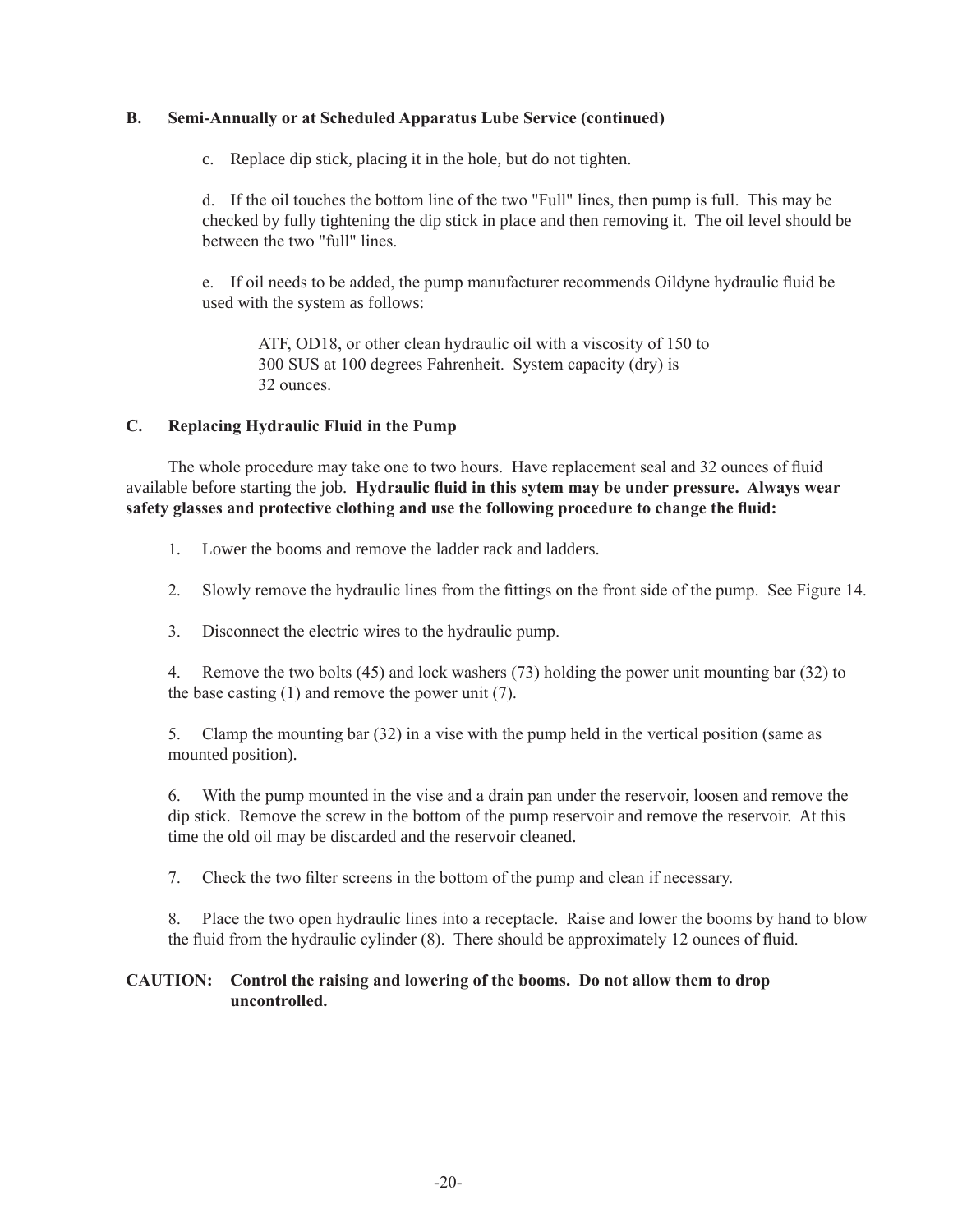## **C. Replacing Hydraulic Fluid in the Pump (continued)**

9. Replace reservoir onto the bottom of the pump using new seals. Replace and tighten screw in bottom of reservoir.

 10. Re-attach the pump onto the base casting and re-attach the hydraulic lines and electric power.

 11. Put 22 ounces of fresh hydraulic fluid into the pump through the dip stick hole and replace the dip stick.

 12. Run the booms up and down three or four times. Wait approximately 5 minutes and, with the booms down, check the fluid level. The fluid level should not show on the stick because approximately 12 ounces of fluid have been replaced into the lines and hydraulic cylinder.

 13. Add 10 ounces of fluid and re-check the dip stick. To avoid having to screw the dip stick in all the way while adjusting the fluid level, the lower line of the two "Full" lines may be used for you reading.

 14. A couple of more ounces of fluid may have to be added to bring the fluid level to the full mark. When the full level is obtained, screw the dip stick in completely and seat the "O" ring.

## **D. Replacing the Hydraulic Cylinder**

 Elbow adapter fittings (30 & 31) are provided on replacement hydraulic cylinders. **The elbow adapter with restricted orifice (30) should not be removed from the cylinder for any reason.** Wearing safety glasses and protective clothing, you may use the following procedure to change they hydraulic cylinder:

1. Make sure the latch (9) is securely in place. As a precaution, secure the booms to the apparatus so they cannot come down on their own.

 2. Remove the fluid lines (see Figure 15, page 17) from the elbow adapter fittings. **Do not remove the elbow fittings from the cylinder.** Place the open ends of the fluid lines into a receptacle to catch the fluid.

 3. Loosen the socket head cap screw on the lower side of the top clevis clamp.

- 4. Remove pin (57) from the lower clevis clamp.
- 5. Turn the cylinder counterclockwise to remove the cylinder ram from the top clevis clamp yoke.

 6. Replace the cylinder and turn clockwise to re-attach the cylinder ram into the top clevis clamp yoke.

 7. Replace pin (57) through the lower clevis clamp.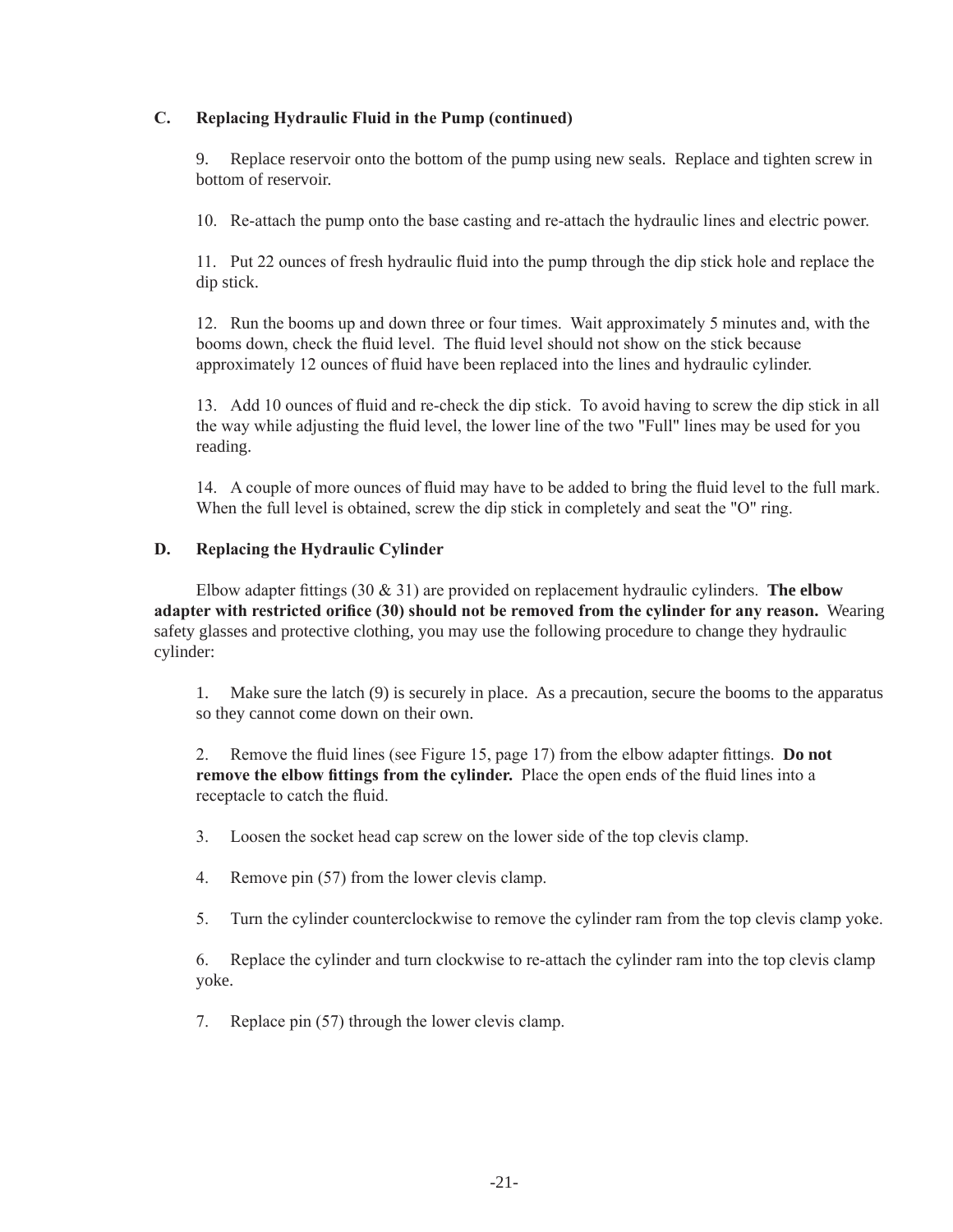## **D. Replacing the Hydraulic Cylinder (continued)**

 8. Re-tighten the socket head cap screw on the lower side of the top clevis clamp and remove the device used to secure the booms to the vehicle in step 1.

 9. Follow steps 12, 13 and 14 under VII. C. "Replacing Hydraulic Fluid in the Pump" (page 18) to add fluid for the new hydraulic cylinder.

10. Check the gap between the latch (9) and latch bar (10). If the gap is 1/64" to 3/64", you are done. If the gap is greater than this range, you will need to follow the steps under VI. A. 2. (page 14) to re-adjust the length of the cylinder ram.

## **E. Replacing Latch Limit Switch**

The following procedure may be used to replace the latch limit switch:

1. Lower the booms to gain access to the limit switch (12).

2. Remove the old switch. Match the new switch to the old and set the roller follower arm on the same angle.

 3. Mount the new switch.

 4. With the booms up and the latch actuator retracted, lift up on the front of the latch (9) and listen for the latch limit switch to click. It should click when the bottom front side of the latch is approximately 1/4 to 3/8" above the top surface of the latch bar casting.

 5. To adjust the roller follower arm, loosen the Allen cap screw that locks this arm in place. Move this arm until the switch clicks with the 1/4 to 3/8" clearance.

## **F.** Pressure Washing

Do not operate pressure washer around or near the hydraulic pump. Excessive pressure may allow soap and water to blow past the seal, damaging the hydraulic cylinder.

## **VIII. SERVICE**

If you experience any problems with your Horizontal Ladder Access System, please call us at 800-711-3473 for assistance. Please have the serial number of your system available. This number may be found on metal plate riveted to the base casting.

## **IX. WARRANTY**

 A copy of the warranty registration MUST be returned to ZICO to ensure registration of your System (see back cover).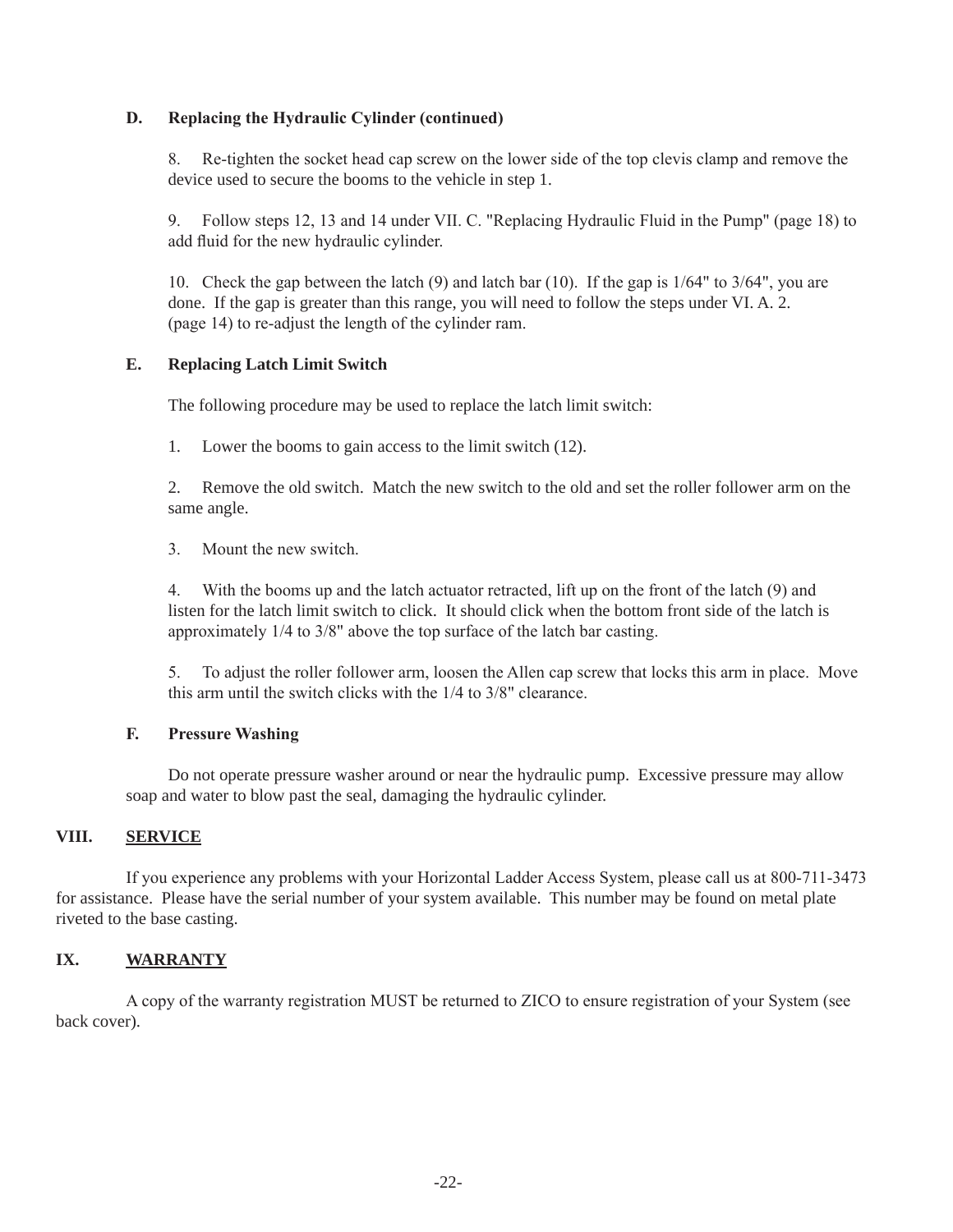## **X. DRAWINGS, DIAGRAMS AND CHARTS**

## **A. Basic System**

- 1. Complete parts photos for HLAS (Figure 17, page 25 through Figure 20, page 28)
- 2. Chart of HLAS component parts (Chart 1, page 24)
- 3. Complete parts listing and drawing for HPTS (Figure 16, pages 22 and 23)
- 4. Space requirement for system (Figure 1, page 3)
- 5. Changing length of booms (Figure 2, page 3)
- 6. Ladder stop (Figure 3, page 4)
- 7. Handle assembly (Figure 10, page 12)
- 8. Ladder guard kit (Figure 11, page 13)
- 9. Rung wear sleeve (Figure 12, page 13)
- 10. Adjustment procedure to arrest excessive movement (Figures 13  $\&$  14, page 15)

## **B. Electrical System**

- 1. Electrical control panel with mounting dimensions (Figure 8, page 11)
- 2. Ladder control panel with mounting dimensions (Figure 9, page 12)
- 3. Electrical diagrams (Figure 4, page 6 and Figure 5, page 7)
- 4. Flashing light kit (Figure 6, page 8 and Figure 7, page 9)
- 5. Latch limit switch (see VII. E., page 20)

## **C. Hydraulic System**

- 1. Pump and hydraulic system (Figure 15, page 17)
- 2. Restricted orifice fitting (Figure 15, page 17)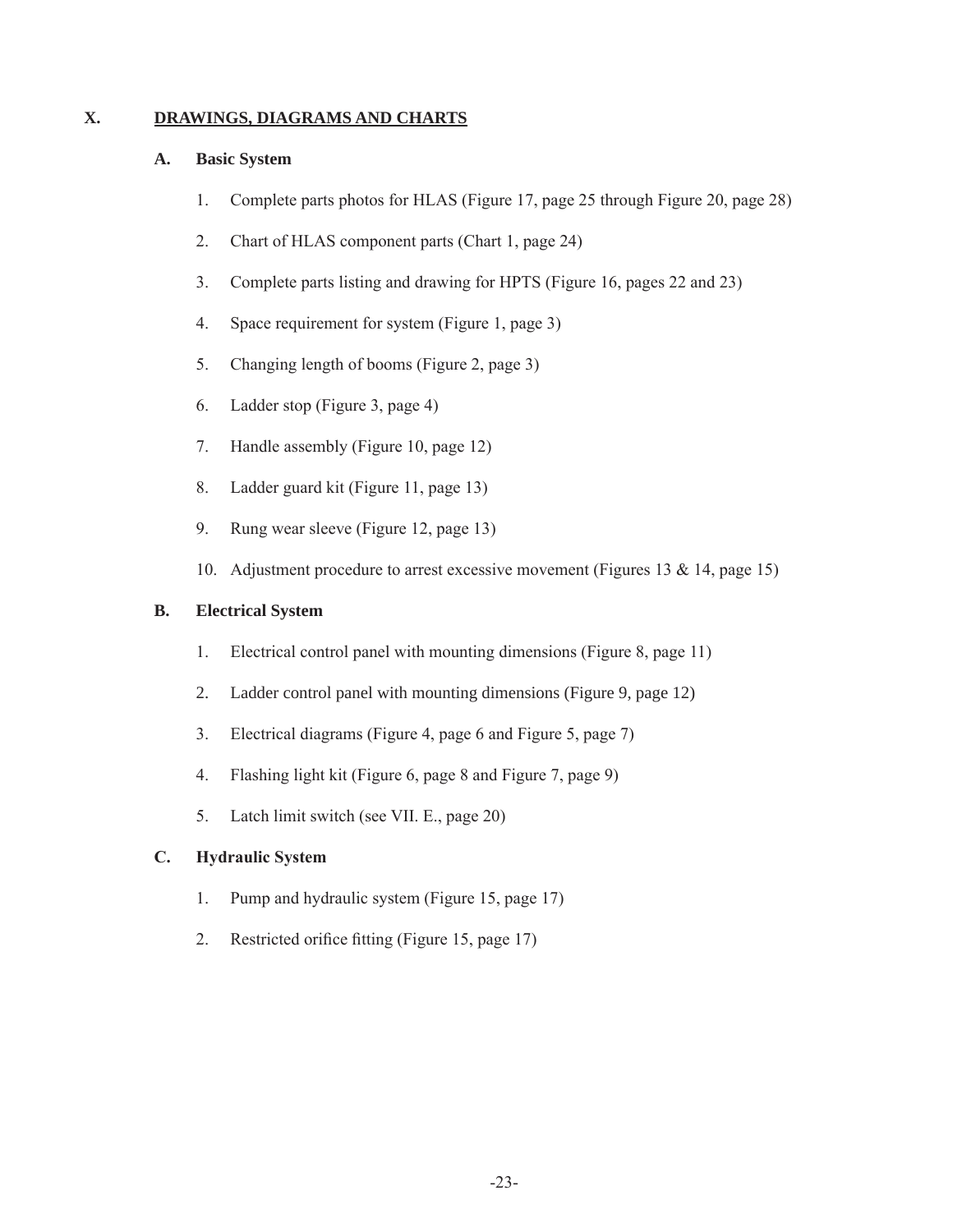

| <b>ITEM NO.</b> | PART NO.     | <b>DESCRIPTION</b>                | OTY.           |
|-----------------|--------------|-----------------------------------|----------------|
| 1               | 3098-200-101 | Rack Weldment                     | 1              |
| 2               | 3098-200-102 | <b>Safety Stop Bracket</b>        | 2              |
| 3               | 3098-200-104 | Quick Release Strap Belt          | 2              |
| 4               | 3097-500-415 | Adjustable Side Guard             | 4              |
| 5               | 9018-103744  | Screw, 3/8-16 x 2 3/4 HH, C/S GR8 | $\overline{4}$ |
| 6               | 9113-173700  | Nut, 3/8-16 Nylon Lock Hex SS     | 4              |
| 7               | 9114-103700  | Flatwasher, 3/8 SS                | 8              |
| 8               | 9018-102514  | Screw, 1/4-20 x 7/8 HH, C/S GR8   | 4              |
| 9               | 9113-172500  | Nut, 1/4-20 Nylon Lock, Hex SS    | 4              |
| 10              | 9114-102500  | Flatwasher, 1/4 SS                | 8              |
| 11              | 3097-500-421 | <b>Upright Wear Sleeves</b>       | 4              |
| 12              | 9018-103156  | Screw, 5/16-18 x 3 1/2, HH GR8    | 8              |
| 13              | 9014-113100  | Flatwasher, 5/16 Nom              | 16             |
| 14              | 9014-203100  | Lockwasher, 5/16 Nom              | 8              |
| 15              | 9113-103100  | Hex Nut, 5/16-18                  |                |

TANK FRAME SAFETY STOP LOCATE AFTER POSITIONING TANK ON RACK, (2) PLACES (POSITION UNDER OUTERMOST TANK FRAME CROSS MEMBER POSSIBLE)

## **FIGURE COMPONENTS FOR PORTABLE TANK**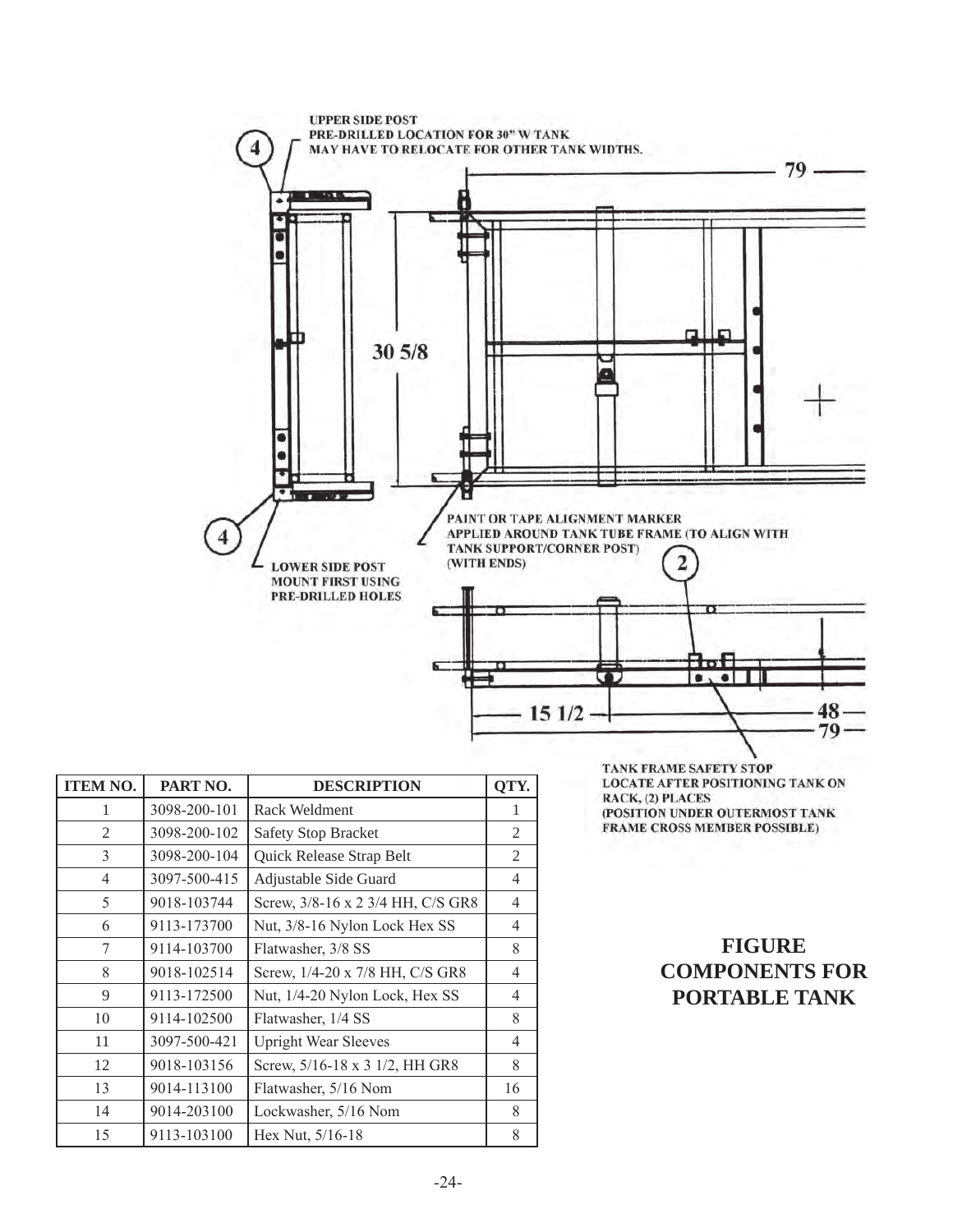

-25-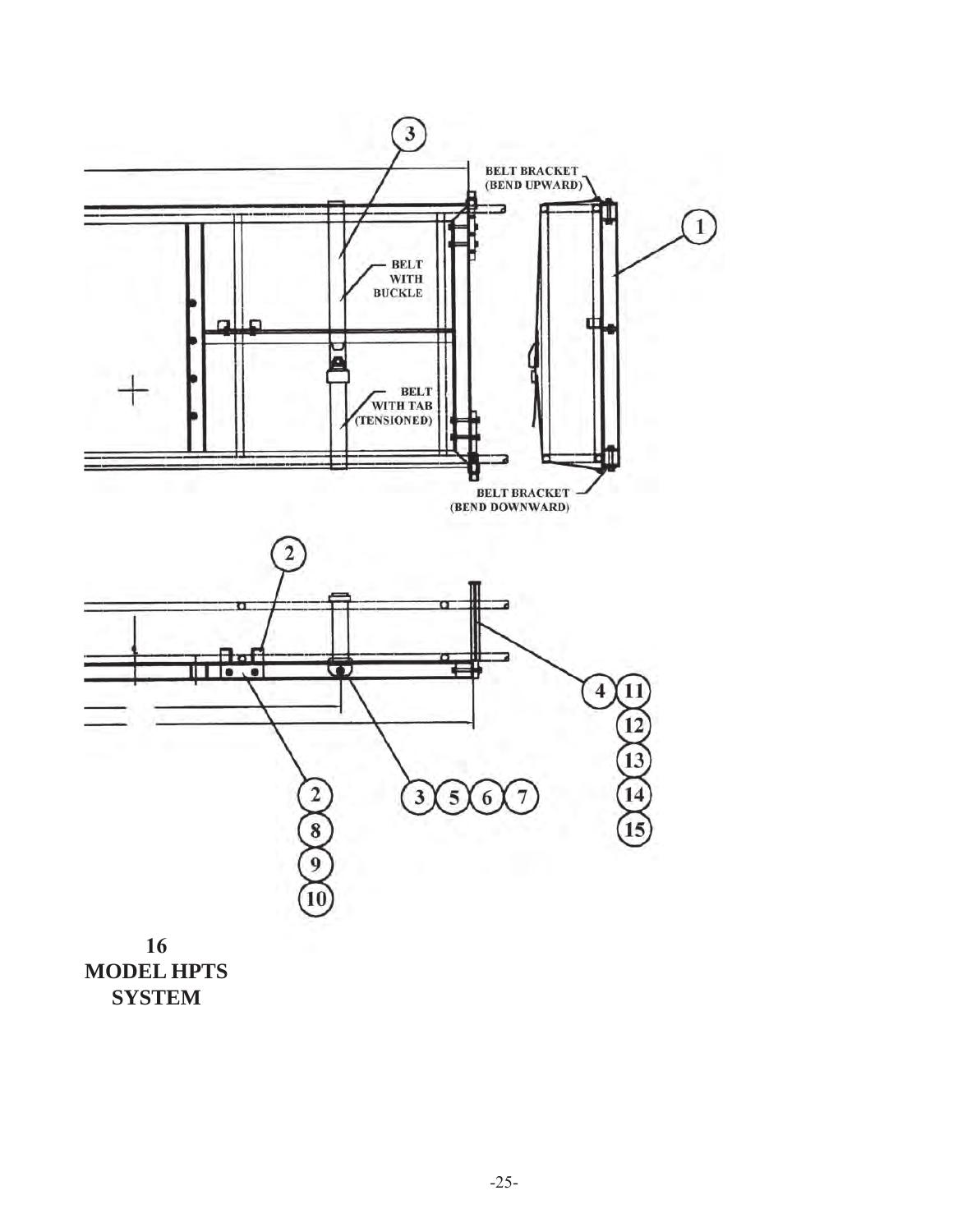| <b>ITEM</b>               | PART NO.     | <b>DESCRIPTION</b>                       | QTY.            |
|---------------------------|--------------|------------------------------------------|-----------------|
| 1                         | 3097-500-101 | <b>Base Casting</b>                      | 1               |
| $\mathfrak{2}$            | 3097-500-103 | Boom-Left Hand                           | 1               |
| $\overline{\overline{3}}$ | 3097-500-105 | <b>Boom-Right Hand</b>                   | $\mathbf{1}$    |
| $\overline{4}$            | 3097-500-115 | Lower Shaft, Boom                        | $\mathbf{1}$    |
| 5                         | 3097-500-109 | Upper Mtg. Block Casting, Cyl.           | 1               |
| 6                         | 3097-500-111 | Backing Plate, Upper Mtg. Blk.           | 1               |
| 7                         | 3097-500-137 | Power Unit, Hydraulic                    | 1               |
| $\overline{8}$            | 3097-500-123 | Hyd. Cyl. 2" x 8" Stroke                 | $\mathbf{1}$    |
| 9                         | 3097-500-193 | Latch                                    | $\mathbf{1}$    |
| 10                        | 3097-500-121 | Latch Bar                                | $\,1$           |
| 11                        | 3097-500-185 | Actuator, Latch 1ø x 1" Stroke           | $\mathbf{1}$    |
| 12                        | 3097-500-181 | Limit Switch, Latch                      | 1               |
| $\overline{13}$           | 3097-500-187 | Latch Spring Housing-Upper               | $\overline{1}$  |
| 14                        | 3097-500-189 | Latch Spring Housing-Lower               | $\mathbf{1}$    |
| 15                        | 3097-500-191 | <b>Latch Spring</b>                      | $\,1\,$         |
| 16                        | 3097-500-113 | Bumper, Mech. Stop                       | $\overline{c}$  |
| 17                        | 3097-500-195 | <b>Boom Ext Weldment-Left</b>            | 1               |
| $\overline{18}$           | 3097-605-196 | Boom Ext Weldment-Right                  | $\mathbf{1}$    |
| 19                        | 3097-500-407 | Ladder Rack Weldment                     | 1               |
|                           | 3097-500-419 | Safety Loop, 15" O.A.L.                  |                 |
| 20                        | 3097-500-420 | Safety Loop, 13" O.A.L.                  | $\overline{c}$  |
| 21                        | 3097-500-424 | Sleeve, Safety Loop-28-1/2" Lg.          | 1               |
| 22                        | 3097-500-418 | Bracket, Safety Loop                     | $\overline{2}$  |
| 23                        | 3097-500-415 | Adjustable Ladder Side Guard             | $\overline{4}$  |
| 24                        | 3097-500-421 | Upright Wear Sleeves-8-3/4"              | $\overline{4}$  |
| 25                        | 3097-500-135 | Elbow, PU to Hose (7/16-20)              | $\overline{c}$  |
| 26                        | 3097-500-133 | Hyd Flex Hose-Short - 20 3/4"L           | 1               |
| 27                        | 3097-500-132 | Hyd Flex Hose-Long - 29"L                | $\overline{1}$  |
| 28                        | 3097-500-134 | 1/4 OD Hyd Line Assy.                    | $\mathbf{1}$    |
| 29                        | 3097-500-129 | Hydraulic Fluid, 1 Qt.<br>NS             | 1               |
| 30                        | 3097-500-125 | Elbow/Adapter w/Orifice                  | $\mathbf{1}$    |
| 31                        | 3097-500-124 | Elbow/Adapter                            | 1               |
| 32                        | 3097-500-139 | Mtg. Bar, Power Unit                     | $\mathbf{1}$    |
| 33                        | 3097-500-162 | Spin Drive Grease Fitting-1/4-28         | $\mathbf{1}$    |
| 34                        | 3097-500-164 | Spin Drive Grease Fitting-1/4-28 45°     | $\overline{c}$  |
| 35                        | 9018-104320  | Screw, 7/16ø x 1-1/4 HH SZP Gr 8         | $\overline{4}$  |
| $*36$                     | 9018-104372  | Screw, 7/16ø x 4 HH SZP Grade 8          | $\overline{4}$  |
| 37                        | NOT PROVIDED | <b>Base Mounting Screws</b><br><b>NS</b> | $\overline{12}$ |
| 38                        | 9010-221310  | Screw, #6-32 x 5/8 Pan Hd SZP            | $\mathfrak{2}$  |
| 39                        | 9010-221318  | Screw, #6-32 x 1-1/8 Pan Hd SZP          | 2               |
| 40                        | 9010-102524  | Screw, 1/4-20 x 1-1/2" Hex Hd            | $\mathbf{1}$    |
| 41                        | 9018-103156  | Screw, 5/16-18 x 3-1/2" Hx Hd            | 8               |
|                           |              | SZP Grade 8                              |                 |
| 42                        | 9018-103128  | Screw, 5/16-18 x 1-3/4" Hex Hd           | $\mathfrak{2}$  |
|                           |              | SZP Grade 8                              |                 |
| 43                        | 9010-163748  | Screw, 3/8-16 x 3 FH-Phil SZP            | 8               |
| 44                        | 9018-103744  | Screw, 3/8-16 x 2-3/4" Hex Hd            | 4               |
|                           |              | SZP Grade 8                              |                 |
| 45                        | 9010-103712  | Screw, 3/8-16 x 3/4" Hex Hd SZP          | 4               |
| 46                        | 9010-103716  | Screw, 3/8-16 x 1 Hex Hd SZP             | 4               |
| 47                        | 9018-103772  | Screw, 3/8-16 x 4-1/2" Hex Hd SZP        | $\overline{4}$  |
|                           |              | Grade 8                                  |                 |
| 49                        | 9010-103148  | Screw, 5/16-18 x 3 Hex Hd SZP            | 2               |
| 50                        | 9010-383108  | Setscrew 5/16-18 x 1/2" Cup Pt. Plated   | 1               |
| 52                        | 9080-002516  | Clevis Pin, 1/4ø x 1 Lg. SZP             | 1               |
| 53                        | 9080-002520  | Clevis Pin, $1/4\sigma$ x 1-1/4 Lg. SZP  | 1               |
| 54                        | 9080-002528  | Clevis Pin, 1/4ø x 1-3/4 Lg. SZP         | 1               |

| <b>ITEM</b> | PART NO.           | <b>DESCRIPTION</b>                            | QTY.                    |
|-------------|--------------------|-----------------------------------------------|-------------------------|
| 55          | 9080-005040        | Clevis Pin, $1/2\sigma$ x 2-1/2 Lg. SZP       | 1                       |
| 56          | 3097-500-226       | Cylinder Pin, 1"ø (Upper)                     | $\mathbf{1}$            |
| 57          | 3097-500-126       | Cylinder Pin, 1"ø (Lower)                     | $\mathbf{1}$            |
| 58          | 9070-000608        | Cotter Pin, $1/6 \times 1/2$                  | $\overline{\mathbf{3}}$ |
| 59          | 9070-001212        | Cotter Pin, 1/8 x 3/4                         | 1                       |
| 60          | 9070-001524        | Cotter Pin 5/32 x 1-1/2                       | $\overline{c}$          |
| 61          | 9014-114300        | Flatwasher, 7/16 ID SZP                       | 8                       |
| 62          | 9113-172500        | Lock Nut, 1/4-20 SZP                          | $\mathbf{1}$            |
| 63          | 9013-133100        | Hex Nut, 5/16-18 SZP                          | 12                      |
| 65          | 9012-105000        | Hex Nut, 1/2-13 SZP                           | 4                       |
| 66          | 9012-154300        | Hex Nut, 7/16-14 SZP                          | 8                       |
| 67          | 9014-113100        | Flatwasher, 5/16 ID SZP                       | 24                      |
| 69          | 9014-115000        | Flatwasher, 1/2 ID SZP                        | $\overline{4}$          |
| 72          | 9014-203100        | Lockwasher, 5/16 ID SZP                       | 14                      |
| 73          | 9014-203700        | Lockwasher, 3/8 ID SZP                        | 22                      |
| 74          | 9014-205000        | Lockwasher, 1/2 ID SZP                        | 2                       |
| 75          | 9014-204300        | Lockwasher, 7/16 ID SZP<br><b>NS</b>          | 8                       |
| 77          | 3097-500-141       | Helical Bundling Wrap-21"<br>(8)              | 1                       |
| 78          | 3097-500-145       | Latch Act. 2 Wire Harness-7.5'<br>(9)         | $\mathbf{1}$            |
| 79          | 3097-500-148       | Elec. Panel Assembly                          | $\mathbf{1}$            |
| 80          | 3097-500-170       | <b>Switch Panel Assembly</b>                  | 1                       |
| 81          | 3097-105-109       | Handle, Ladder Retainer                       | $\overline{2}$          |
|             |                    |                                               |                         |
| 82          | 3097-165-125       | Retainer Housing - Medium - 8.25" L           | 2                       |
|             | 3097-145-125       | Retainer Housing - Full - 10.50"L             |                         |
| 83          | $3097 - 105 - 113$ | <b>Compression Spring</b>                     | $\mathfrak{2}$          |
| 84          | 9010-3350112       | Socket Hd Screw, 1/2-13 x 7                   | $\overline{c}$          |
| 85          | 9018-103172        | Screw, 5/16-18 x 4 1/2 Socket Hd, GR 8        | $\overline{4}$          |
| 86          | 3097-105-116       | Wear Pads                                     | 8                       |
| 87          | 3097-270-101       | Clearance Light<br>NS                         | $\overline{2}$          |
| 88          | 3097-270-106       | Plate, Limit Switch<br><b>NS</b>              | $\mathbf{1}$            |
| 89          | 3097-270-105       | Limit Switch                                  | 1                       |
| 90          | 3097-270-117       | Harness, Limit Switch                         | $\mathbf{1}$            |
| 91          | 9025-191108        | Screw, #4-40 x 1/2 Self Tap Rnd Hd<br>(6)     | $\overline{4}$          |
| 92          | 9025-191305        | Screw, #6-32 x 5/16 Self Tap Rnd Hd (6)       | $\overline{c}$          |
| 93          | 3097-270-111       | Cable Tie, 6"                                 | $\overline{2}$          |
| 94          | 3097-270-113       | In Line Splice                                | 6                       |
| 95          | 3097-510-110       | 16-2 Jacketed 2 Cond Cable                    | (3) 6'                  |
| 96          | 3097-270-115       | Snap Plug Connector<br>NS                     | $\overline{4}$          |
| 97          | 3097-500-172       | Straight Conn., Plastic, 1/2 NPT<br><b>NS</b> | $\mathbf{1}$            |
| 98          | 8005-000-125       | 16 Ga Lead Wire - Black                       | 7'                      |
| 99          | $8005 - 000 - 130$ | 16 Ga Lead Wire - White                       | 7'                      |
| 100         | 9013-133100        | Nut, Self Locking 5/16-18                     | 10                      |
| 101         | 3097-500-160       | Ladder Rack Rubber Bumper<br>NS               | 2                       |
| 102         | 9018-103172        | Screw, 5/16-18 x 4 1/2 Hex Hd GR 8            | $\overline{4}$          |
| 103         | 3097-290-105       | Paint, Touch Up, 12 Oz. Can                   | $\mathbf{1}$            |
| 104         | 3097-500-423       | Label, "DANGER, LOSS OF HYD. FLUID"           | 1                       |
| 105         | 3097-500-425       | Label, "WARNING, PINCHING OF FINGERS" NS      | 1                       |
| 106         | 3097-500-427       | Label, "WARNING, STRIKING INJURY"             | 1                       |
| 107         | 3097-500-174       | Cap, Plastic - 3/4ø Nom.                      | $\overline{c}$          |
| 109         | 3097-105-118       | Setscrew, 7/8-14 Hollow Lock                  | $\mathbf{2}$            |
| 110         | 3097-105-121       | Ret. Ring, 1ø Ext.                            | $\mathbf{2}$            |
| 111         | 3097-105-160       | Wear Strip                                    | 2                       |
| 112         | 3097-105-126       | Support, Retainer Handle                      | 2                       |
| 113         | 9010-333132        | Screw, 5/16-18 x 2 Socket Head                | $\overline{4}$          |
| 114         | 3097-500-142       | Boom End Cap, Plastic                         | $\mathbf{2}$            |
| 115         | 3097-105-130       | Nylon Washer, 1/2 ID x 3/4 OD x .062          | 2                       |
| 116         | 3097-105-162       | Label, "TO PREVENT WEAR"                      | 1                       |

NS - Not Shown on Figures 17 to 20 \*Indicates New Item  $( )$  - See Figure  $\_\_$ 

Labels Not Shown

# **CHART 1 HLAS PARTS LISTING**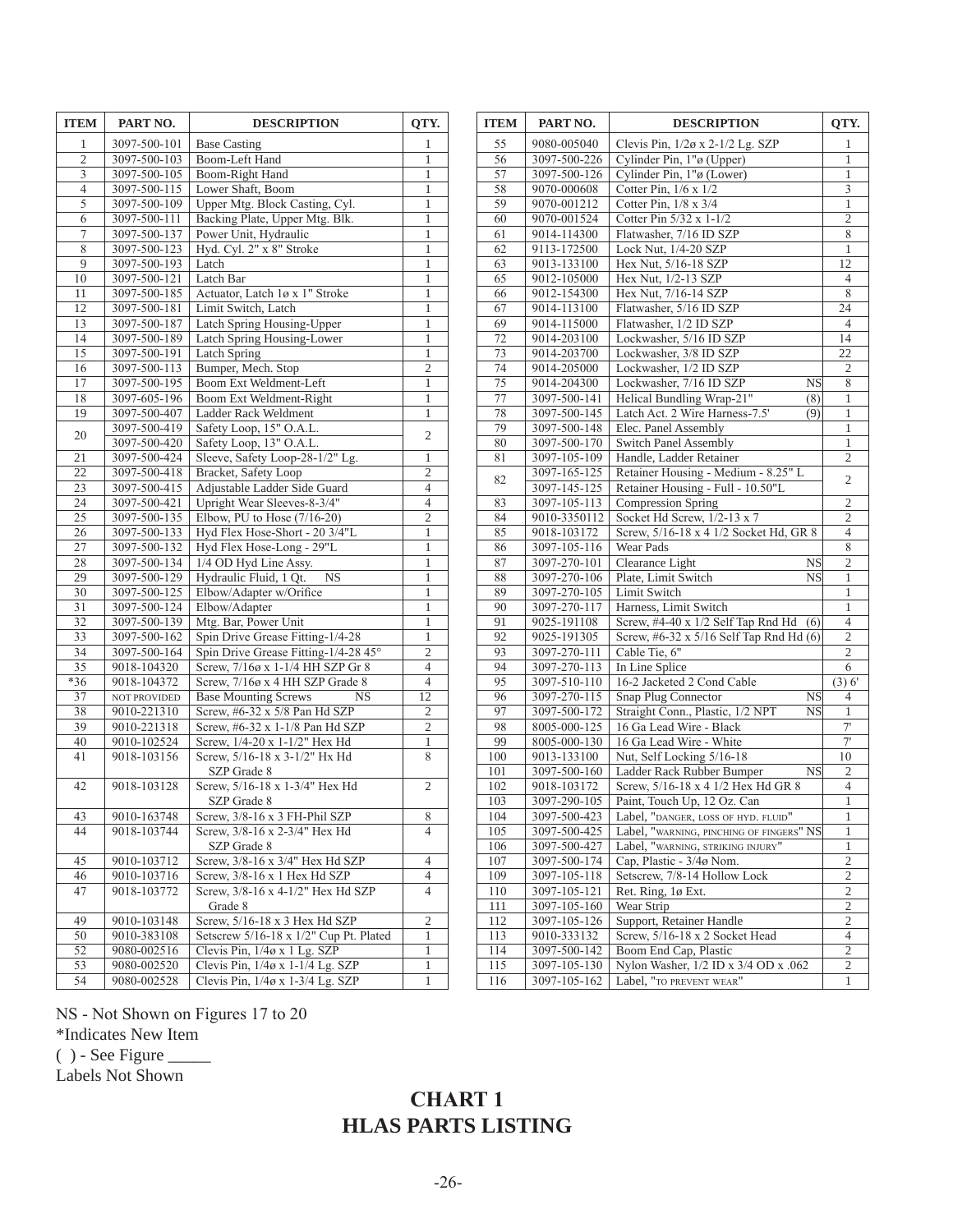

**FIGURE 17 HYDRAULIC COMPONENTS**

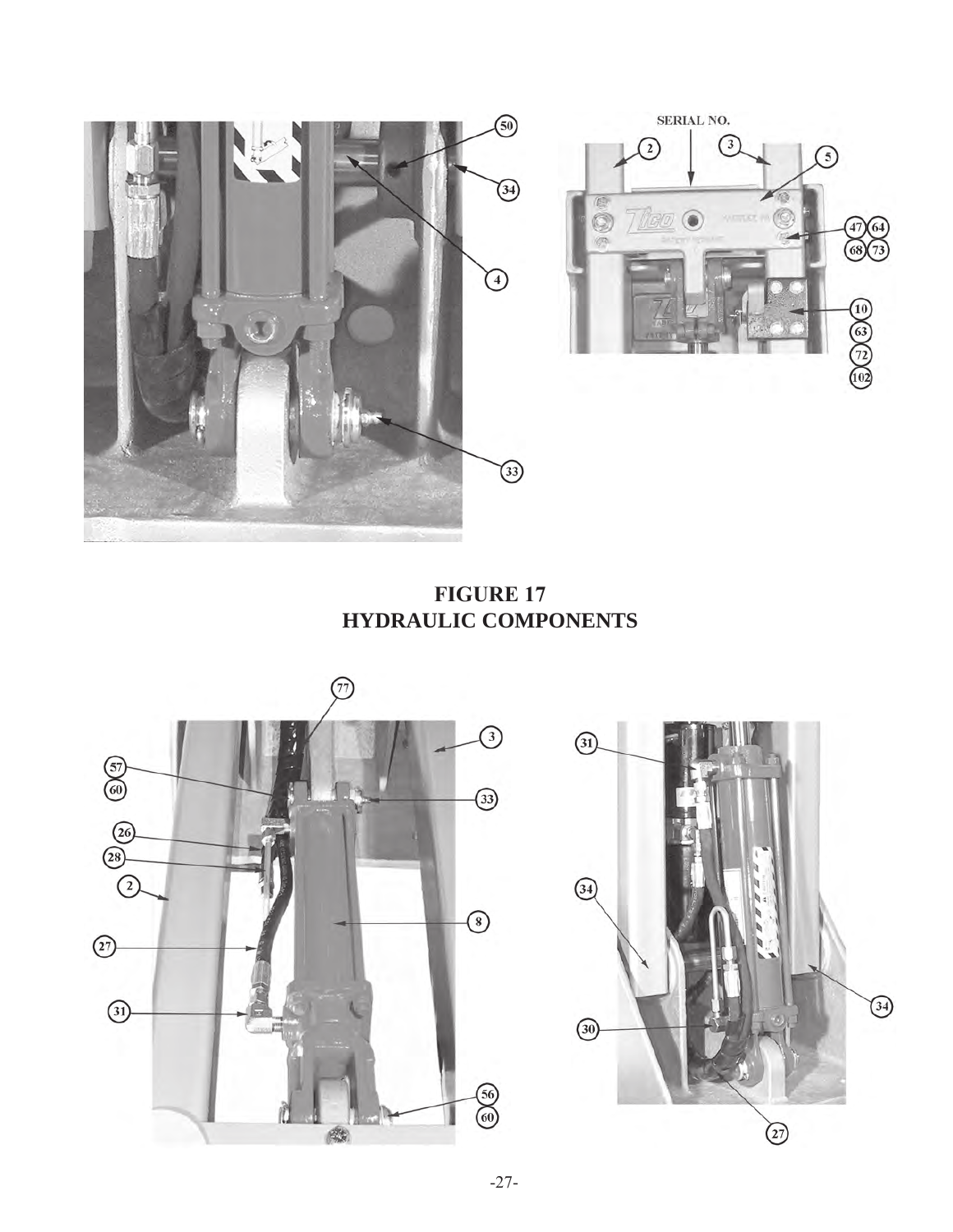

**MODEL HLAS COMPONENT PARTS - HORIZONTAL LADDER ACCESS SYSTEM**

# **FIGURE 18 HYDRAULIC AND ELECTRICAL LATCH COMPONENTS**

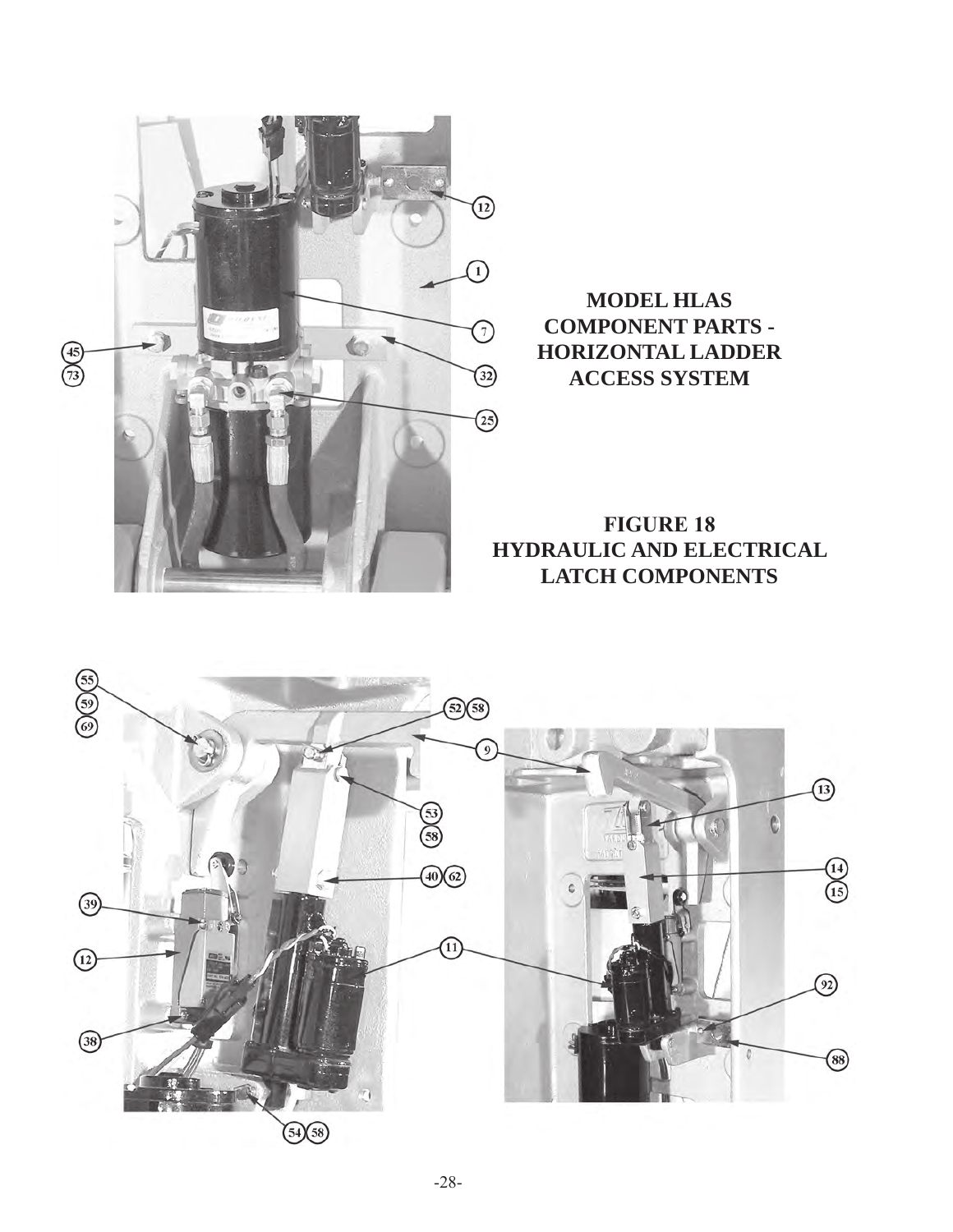



**FIGURE 19 BOOM COMPONENTS**

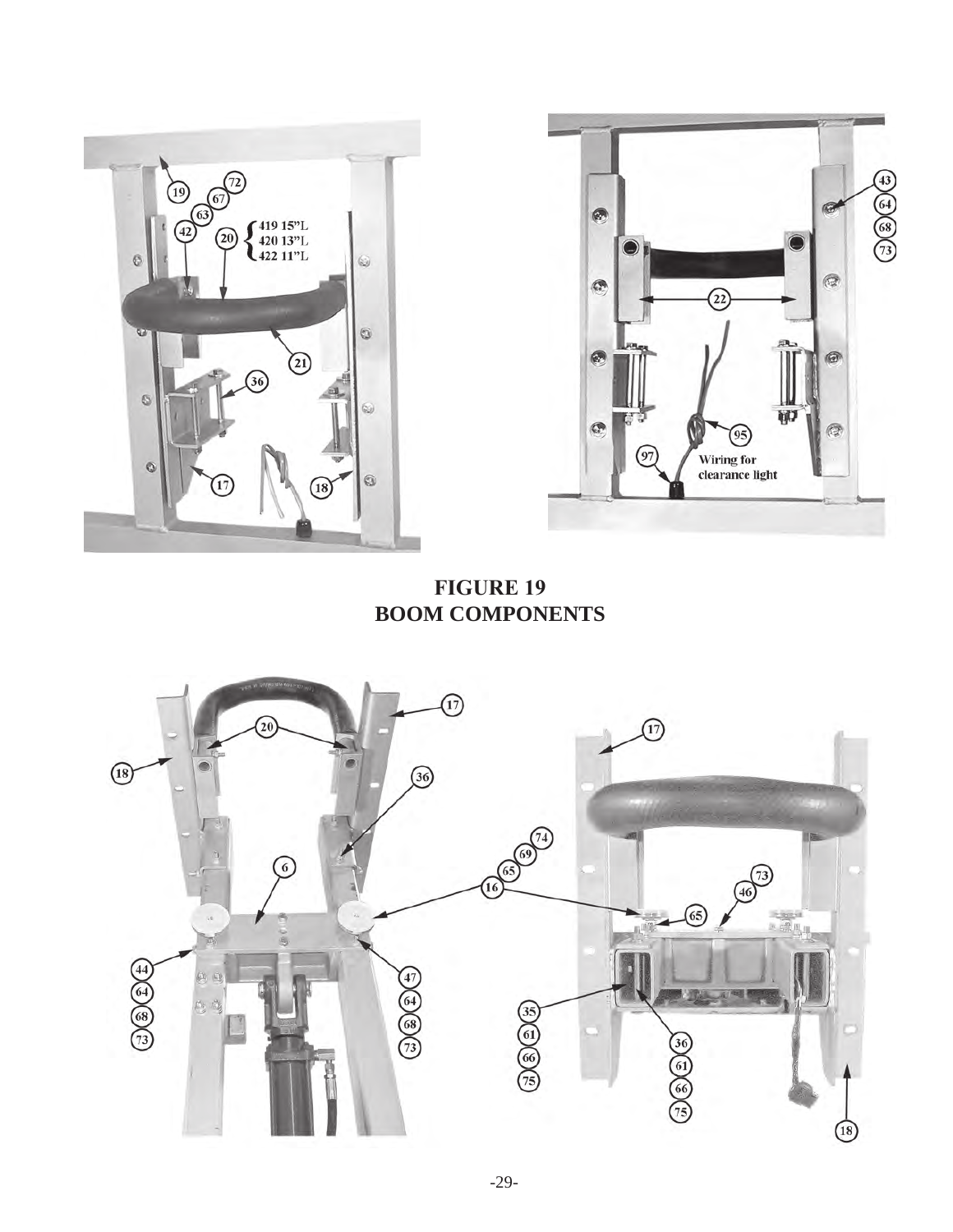

**FIGURE 20 END OF BOOM AND RACK COMPONENTS**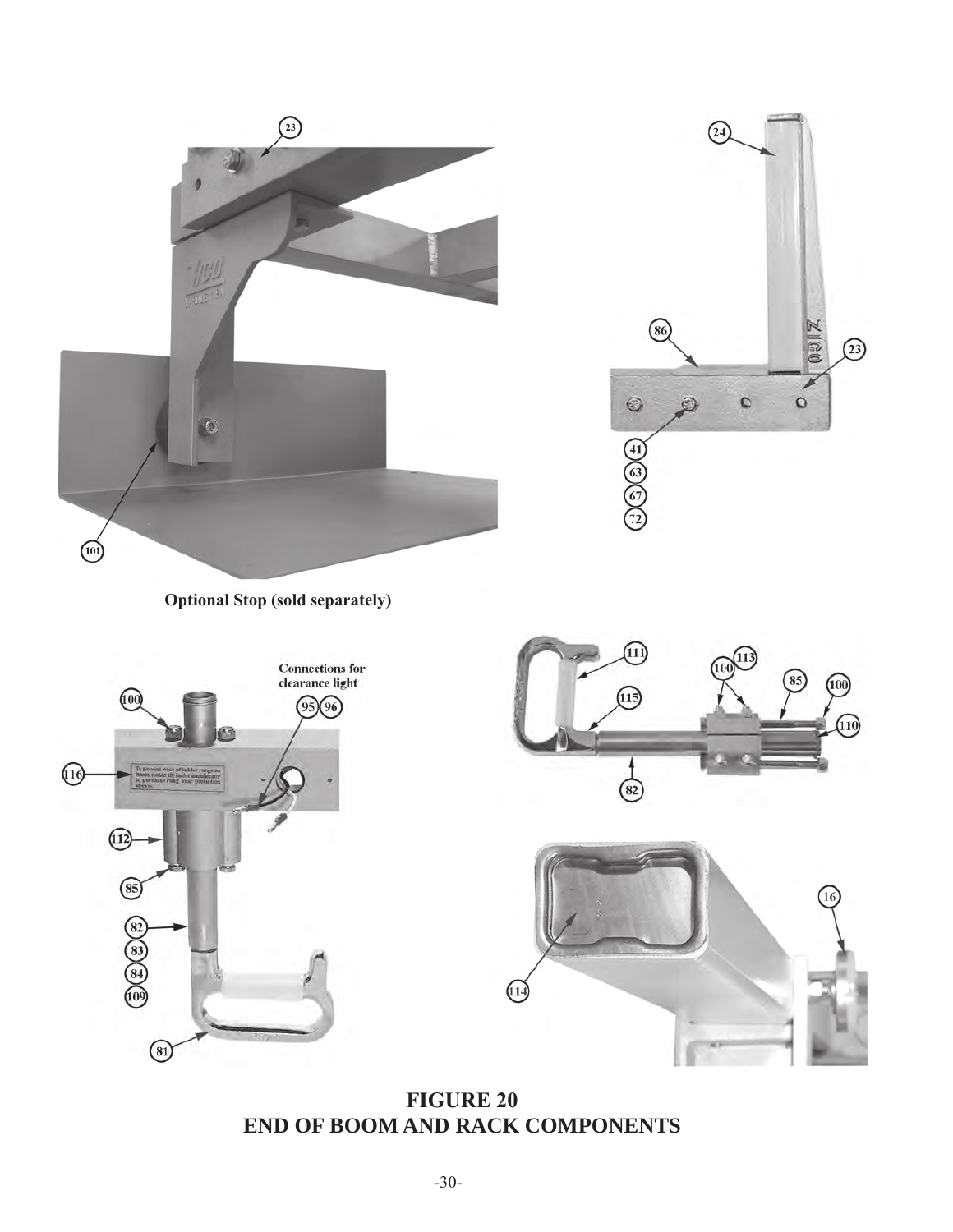